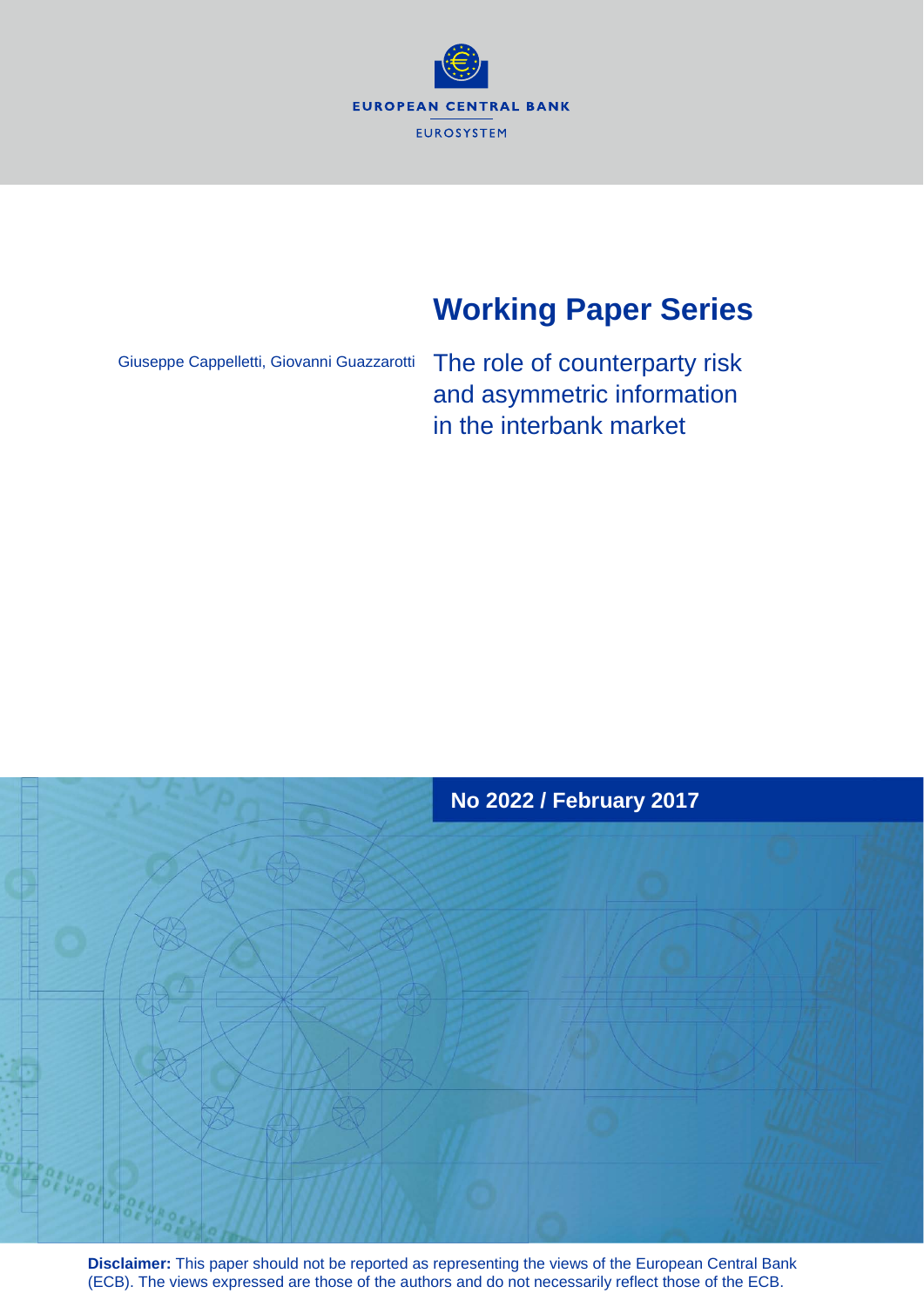#### Abstract

We study the effect of counterparty risk on the ability of Italian banks to access the foreign unsecured interbank market during the sovereign debt crisis in the second half of 2011. With the onset of the crisis, interest rates in the Italian interbank market soared and foreign lending decreased significantly. To isolate the effect of the rise in counterparty risk, we compare the funding of Italian banks with that of foreign banks' branches and subsidiaries in Italy, which were presumably unaffected by the sovereign crisis insofar as they could count on the actual or potential support of their parent bank. We find that the rise in counterparty risk substantially decreased the probability of obtaining funds from foreign banks. When the analysis is restricted to Italian and foreign banks with relatively comparable asset compositions, the result holds. In addition, where safer banks or more stable lending relationships are involved the effect is attenuated.

JEL classification: G21, G28, C23, C24

Keywords: Interbank market, Counterparty risk, Financial crisis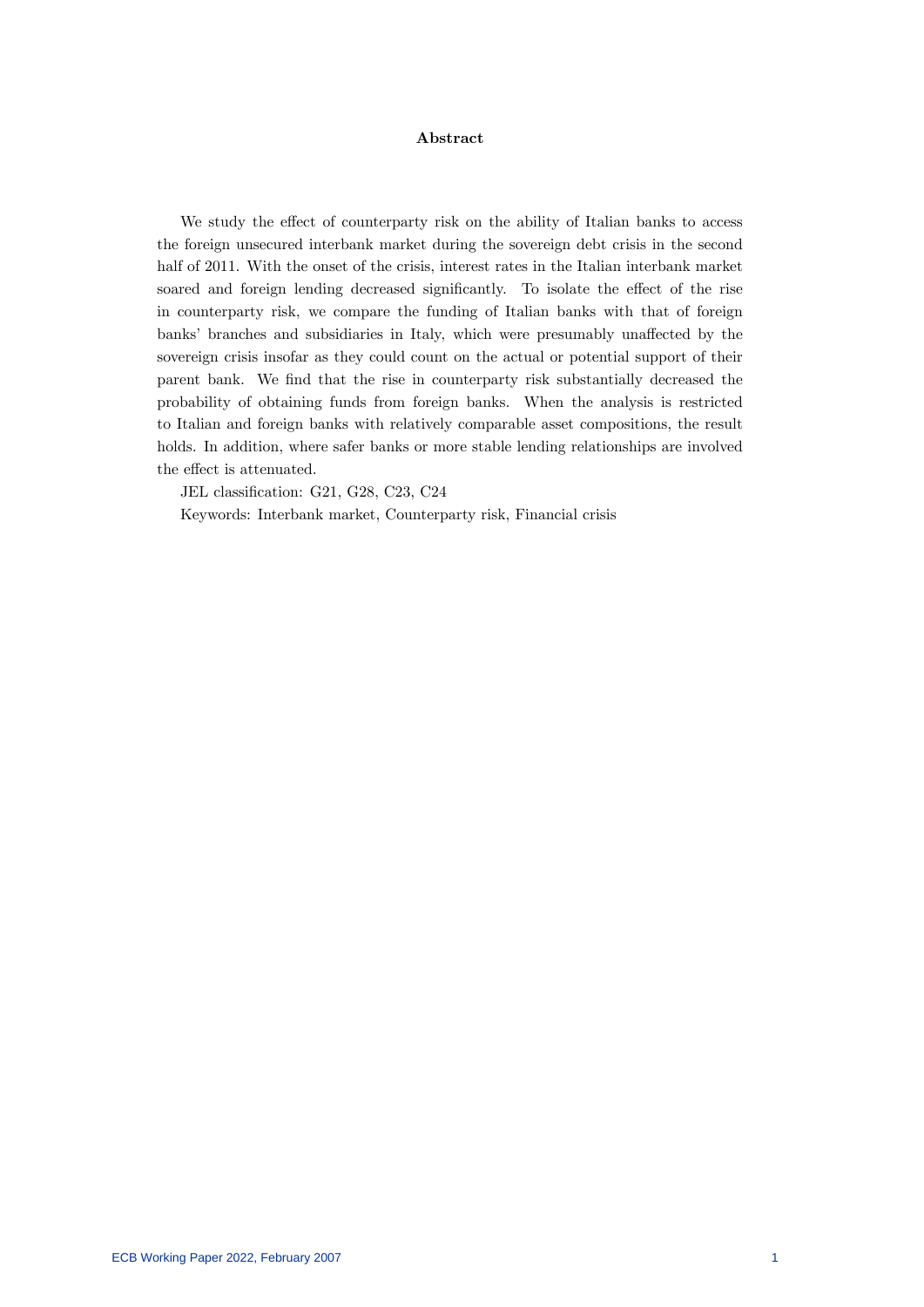### NON-TECHNICAL SUMMARY

This paper analyzes the operation of the Italian interbank market during the most acute phase of the sovereign debt crisis and estimates the effect of the increase in counterparty risk on the ability of Italian banks to finance themselves through foreign intermediaries. The analysis differs from most previous studies for the time period covered; other works have mainly assessed the impact on the interbank market of the Lehman Brothers bankruptcy. Moreover, the identification technique allows us to causally identify the effect of counterparty risk on the banks' ability to obtain funding on the segment of the interbank market that is more sensitive to information.

The study focuses on Italian intermediaries, comparing those belonging to Italian banking groups and those belonging to foreign groups. The assumption is that the latter have been affected to a lesser degree by the crisis, since they are less exposed to Italian government bonds and benefit from the increased implicit guarantee by the State of residence of the parent bank.

The main results are as follows:

- The reduction of activity on the interbank market during the sovereign debt crisis mainly reflected the increase in the credit risk of Italian counterparts. From July to December 2011, loans outstanding decreased by 16 percent for Italian banks, while they were almost constant for subsidiaries and foreign branches operating in Italy.
- About 85 percent of the drop was due to funding that had been interrupted in the six months after July 2011. In particular, the probability of getting a loan from a foreign bank was on average 6 percentage points lower for an Italian bank compared to a bank controlled by a foreign group.
- The increase in counterparty risk relating to Italian banks had a stronger effect on less stable Önancing relationships, for which the information asymmetry is generally higher. In particular, the effect is equal to 10 percentage points for banks that had a debt position with a foreign intermediary for less than six months, while the same effect is not statistically significant for the banks with a more lasting debt position.
- During the crisis of sovereign debt, foreign banks discriminated between more and less risky debtor banks. In particular, for the best-capitalized Italian banks the probability of receiving a loan from a foreign bank was similar to that of the subsidiaries of foreign groups, while for the less capitalized banks this probability was significantly lower.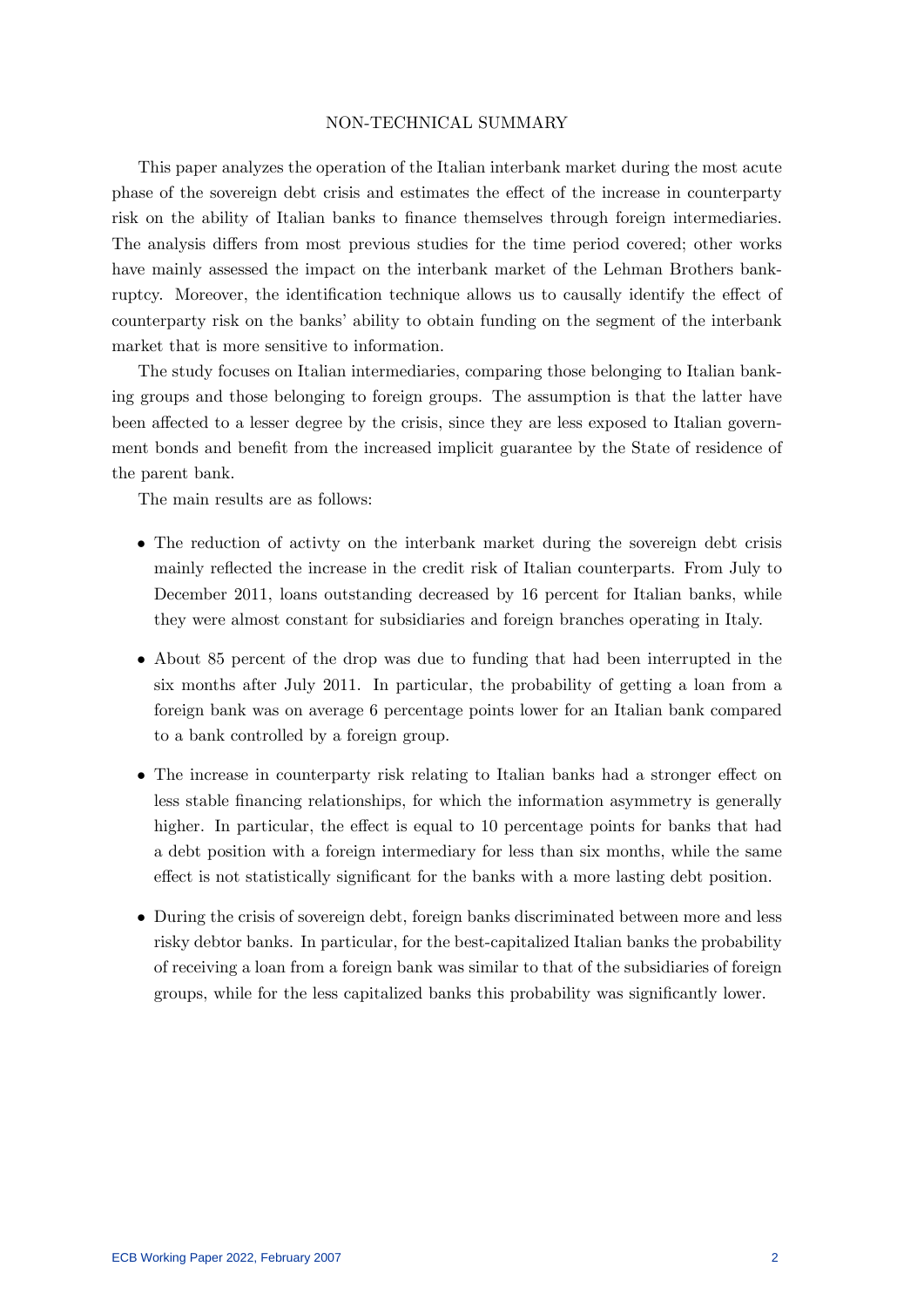# 1 Introduction

Interbank markets are crucial to banks' liquidity management and to the transmission of monetary policy. They represent an important funding channel, and their functioning affects borrowing conditions for households and firms. The recent financial crisis had a severe impact on the European money market, driving up interest rates and drastically reducing total transactions. A key feature of the crisis was the difficulty that the interbank market had in redistributing liquidity (see, for example, Brunnermeier, 2009). One of the causes of this relative market failure was liquidity hoarding, as banks stopped lending due to precautionary motives, given the illiquidity of their assets (Allen, Carletti and Gale, 2009). A second channel of contagion was the increase in actual and perceived counterparty risk, especially in the segments more exposed to information asymmetry, namely unsecured and cross-border positions (Heider et al. 2009). While most studies of the crisis following the Lehman Brothers bankruptcy have examined its overall effects on the interbank market, we focus specifically on the impact of heightened of counterparty risk due to the sovereign debt crisis.

In 2010-11, when the crisis started, financial intermediaries in Greece, Portugal and, to a lesser extent, Spain and Italy had trouble raising wholesale funding and had to rely on central bank liquidity (Panetta et al. 2011). The increase in sovereign risk worsened banks' credit risk through several channels. First, losses on holdings of government debt weakened balance sheets, as banks are typically highly exposed to the debt of their own sovereigns. Second, higher sovereign risk reduced the value of collateral at banks' disposal for wholesale funding and central bank liquidity. Third, sovereign downgrades generally resulted in lower ratings for domestic banks, increasing their wholesale funding costs and potentially impairing their market access. Fourth, the deterioration in sovereign financial sustainability reduced the funding benefits that banks derive from implicit and explicit government guarantees.<sup>2</sup>

In July 2011 the spread between Italian and German ten-year government bonds jumped by 100 basis points and kept increasing through the end of the year, to over 4 percentage points. Adopting a quasi-experimental methodology, we exploit the sharp, sudden rise in the yields on Italian sovereign debt, which can be deemed an exogenous increase in the riskiness of Italian banks: both low growth and high public debt are in fact long-standing features of the Italian economy, and the interbank market was not a direct source of instability for

<sup>&</sup>lt;sup>1</sup>We would like to thank Massimiliano Affinito, Fernando Alvarez, Antonio De Ninno, Antonio Di Cesare, Ginette Eramo, Roberto Felici, Domenico Giannone, Giorgio Gobbi, Florian Heider, David Marques Ibanez, Paolo Mistrulli, Enrico Sette, Tony O'Connor and seminar participants at the ECB for helpful comments and suggestions.

<sup>&</sup>lt;sup>2</sup>Furthermore, sovereign tensions may have heightened investors' risk aversion, which in turn may have increased the premia demanded on banks' securities, while the impact on capital markets may have reduced banks' fee and trading income, and the rise in sovereign yields may have crowded out private debt issuance.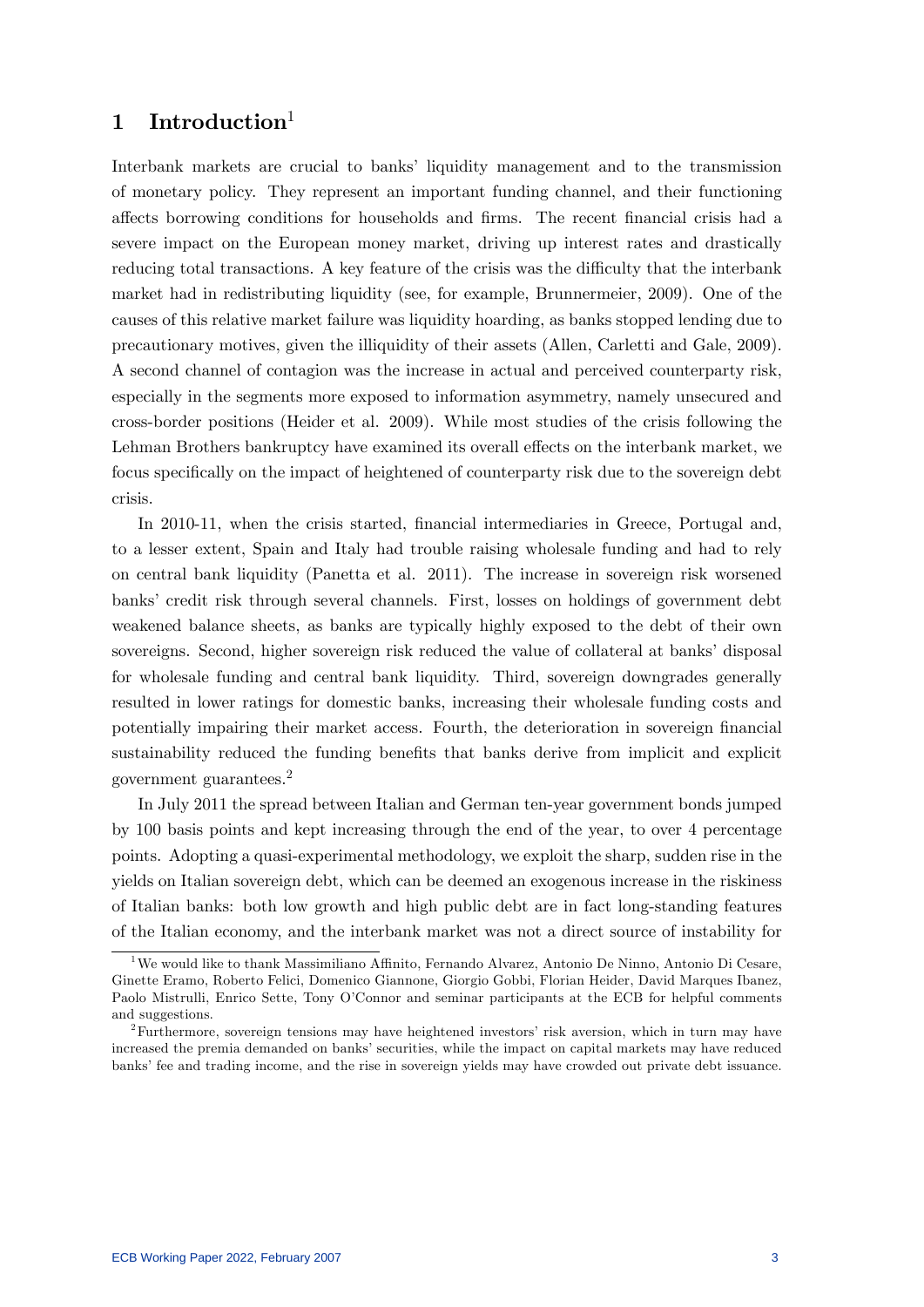public debt.

This paper seeks to gauge the extent to which the increase in counterparty risk due to the sovereign crisis affected Italian banks' access to foreign bank lending. We study the unsecured segment of the market and restrict analysis to foreign lenders, who may have less precise credit information on Italian borrowers than domestic banks and may be more sensitive to changes in credit risk. The focus on foreign lenders also helps to disentangle counterparty risk from the liquidity hoarding channel, since foreign banks were affected less severely by the crisis and had no motive for precautionary liquidity hoarding.

To find a causal link between creditworthiness and funding, we exploit the differential impact of sovereign risk on foreign and domestic banks in Italy. In particular, to isolate the effect of a change in counterparty risk, we use diff-in-diff methodology to compare the borrowing capacity of Italian banks with that of peer banks that were not affected by the crisis. As a control group, we use the Italian branches and subsidiaries of foreign banks, on the assumption that the latter, being headquartered in countries where the increase in sovereign risk was much more moderate, were accordingly more sheltered from sovereign strains: foreign branches and subsidiaries in fact could count on being saved by their parent banks or on funding through their groups. This argument is confirmed by the behavior of the interest rates charged to Italian intermediaries on the overnight unsecured segment of the e-MID market (Figure 1).<sup>3</sup> The average rate on overnight loans to Italian banks jumped in the second half of 2011, while that on loans to foreign-owned banks was broadly unchanged; both rates dropped in December as a consequence of the ECB's longer-term refinancing operations, which crowded out the market for private funds.

The fact that the funding conditions of foreign-owned banks in Italy were only marginally impaired during the sovereign crisis is confirmed by the data on lending to the non-financial sector. Bofondi et al. (2013) show that during the crisis the corporate lending of Italian banks grew by about 3 percentage points less than that of the subsidiaries of foreign banks, while the interest rate charged by Italian banks was 15 to 20 basis points higher.<sup>4</sup>

Our data cover all the bilateral borrowing positions between Italian banks and foreign banks. We study the effect of the crisis on the probability that a borrowing relationship will still be standing after the outbreak of the crisis. Our baseline model includes a set of lender and borrower characteristics. We Önd that the rise in counterparty risk due to the sovereign crisis lowered the probability of an Italian bank's obtaining a loan from a foreign bank by an average of 6 percentage points. The effect is less pronounced for safer, i.e. better capitalized banks, and for more stable relationships, suggesting the importance

 $3$ During the crisis the perception of a substantial stigma effect led borrowers to prefer anonymous to transparent markets; as a consequence the role of the e-MID in the interbank market decreased significantly. By comparison with the pre-crisis period, the share of very short-term e-MID transactions (overnight, tomorrownext and spot-next) in total transactions (e-MID plus OTC) dropped from 2/3 to 1/3.

<sup>&</sup>lt;sup>4</sup>The same results hold in a macro perspective (Albertazzi et al., 2012).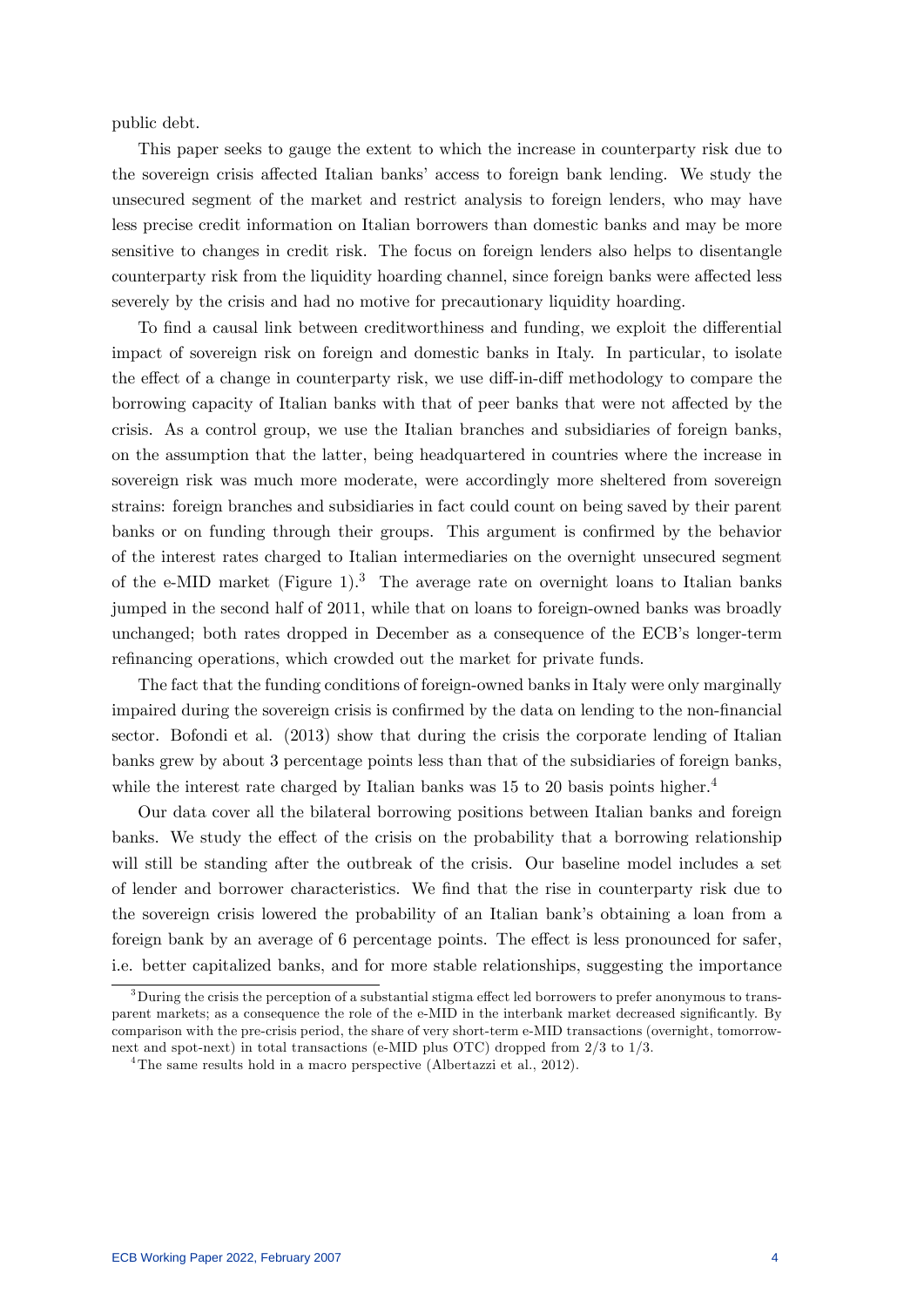of asymmetric information.

The paper is structured as follows: the next section examines the related literature, Section 3 discusses the dataset and the main descriptive statistics, Section 4 presents the empirical model and the main results, Section 5 describes our robustness checks, and Section 6 concludes.

# 2 Related literature

There is a vast literature on contagion across banks, focusing in particular on how the default of one bank is transmitted to others through balance-sheet links (interbank loans, crossholdings of securities, correlation between portfolios).<sup>5</sup> Simulations suggest that in such networks contagion is likely to be rare, even in the absence of government or central bank intervention (Upper, 2007).<sup>6</sup> Karas and Schoors (2012) study other channels of contagion. In particular, using data for the Russian interbank market they show that the crises of 1998 and 2004 can be replicated by simulations that hypothesize the possibility of liquidity runs. In their model, contagion results from banks calling in loans from the borrowers that suffer substantial losses owing to the initial default. Their simulations suggest that liquidity runs are one of the main sources of systemic risk in the interbank market and may stem from heightened risk aversion on the part of lenders, increased borrower (counterparty) risk, or both. The practical relevance of these factors in the real world  $-$  that is, to what extent the increased counterparty risk could lessen the probability of lending in the interbank market and cause a liquidity run  $-$  remains an open question.

One of the causes of the market collapse in 2008 was liquidity hoarding by banks, which ceased to lend out of precaution, given the illiquidity of their assets (Allen, Carletti and Gale, 2009). A second channel of contagion was the rise in actual and perceived counterparty risk. In a well-functioning market, counterparty risk induces an increase in the risk premium demanded by the lenders and an adjustment of the amount borrowed, but it does not cause the whole market or part of it to break down. Heider et al. (2009) propose a theoretical model of the possibility of a failure of the interbank market in the presence of asymmetric information and counterparty risk, hypothesizing that the severity of the crisis depends on the level and distribution of the counterparty risk. When risk is not widely dispersed, the unsecured market works smoothly despite asymmetric information. When risk increases, adverse selection may force safer banks to withdraw from the market and turn to other sources of funding, such as the secured market. However, when both the level and the dispersion of the credit risk are high, the entire market may break down. In this worst-case

<sup>5</sup> See, among others, Mistrulli, 2007, and Manna and Schiavone, 2012.

 $6$ Affinito (2012) analyses the effect of the crisis on central bank refinancing, interbank lending and their interaction.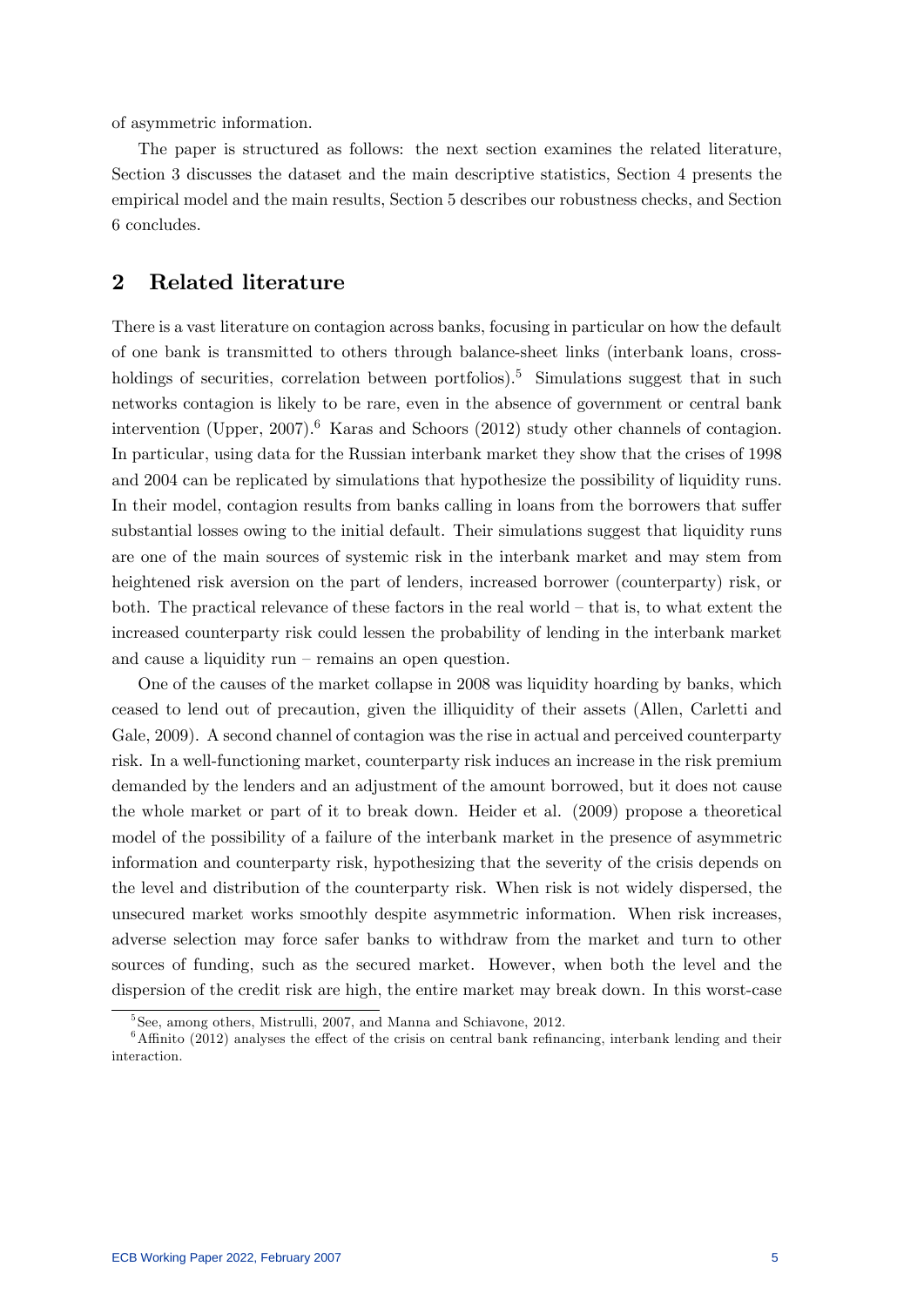scenario, banks may be unwilling to lend because of extreme adverse selection or unwilling to borrow because of very high interest rates.

Afonso et al. (2011) examine the impact of the financial crisis on the US interbank market. They find that in the days following the Lehman Brothers default, the specific characteristics of borrowing banks became a more important factor in lending banks' decisions, causing increased differentiation on the federal funds market between high-type and low-type borrowers, both in amounts lent and in cost of funds; subsequently, when the government intervened to support systemically important banks, the market returned to pre-crisis levels. Cassola et al. (2008) observe that the economic and Önancial crisis of 2007-10 exacerbated the problems of cross-country information asymmetry and caused a decline in cross-border transactions within the euro area, consistent with the theoretical results of Freixas and Holthausen (2004).

Our contribution to this literature is to investigate the counterparty risk channel, i.e. the importance of counterparty risk for the interbank market. Where most previous studies concern the post-Lehman crisis, our paper focuses on the effects of the European sovereign debt crisis. Our work is also related to the strand of the literature on the determinants of interbank lending relationships. Affinito  $(2010)$ , for one, finds that in the Italian market there exist some close, stable relationships between borrowing and lending banks, and that these long-term relationships persisted even during the sub-prime crisis.<sup>7</sup> The persistence of close interbank relations may reáect less severe problems of asymmetric information, hence lower counterparty risk. We contribute to this literature by testing whether the counterparty risk channel (that is, the probability that a lending relationship will break up when counterparty risk rises) is related to the characteristics of the lending relationship.

# 3 The Italian inter-bank market

The interbank money market is composed of financial instruments whereby banks exchange short-term funds. The main instruments used by Italian banks are deposits and repurchase agreements. Transactions may take place either on regulated or over-the-counter (OTC) markets.<sup>8</sup> The main regulated markets in Italy are e-MID (for unsecured interbank deposits) and MTS (where banks exchange repos). Transactions are bilateral in the OTC and e-MID markets and go through a central counterparty in MTS (and a number of other regulated markets). At the end of 2010, deposits represented more than 80% of total interbank positions, of which a third were overnight; repos accounted for slightly less than 20%.

<sup>&</sup>lt;sup>7</sup>Furt ine (2001) studies the effects of interbank customer relationships on interbank interest rates in the US. Cocco et al. (2009) include some of the determinants of interbank customer relationships in their analysis.

 $8$ See Affinito (2008) and Cappelletti et al. (2010) for an account of developments in the Italian interbank market in the first part of the crisis.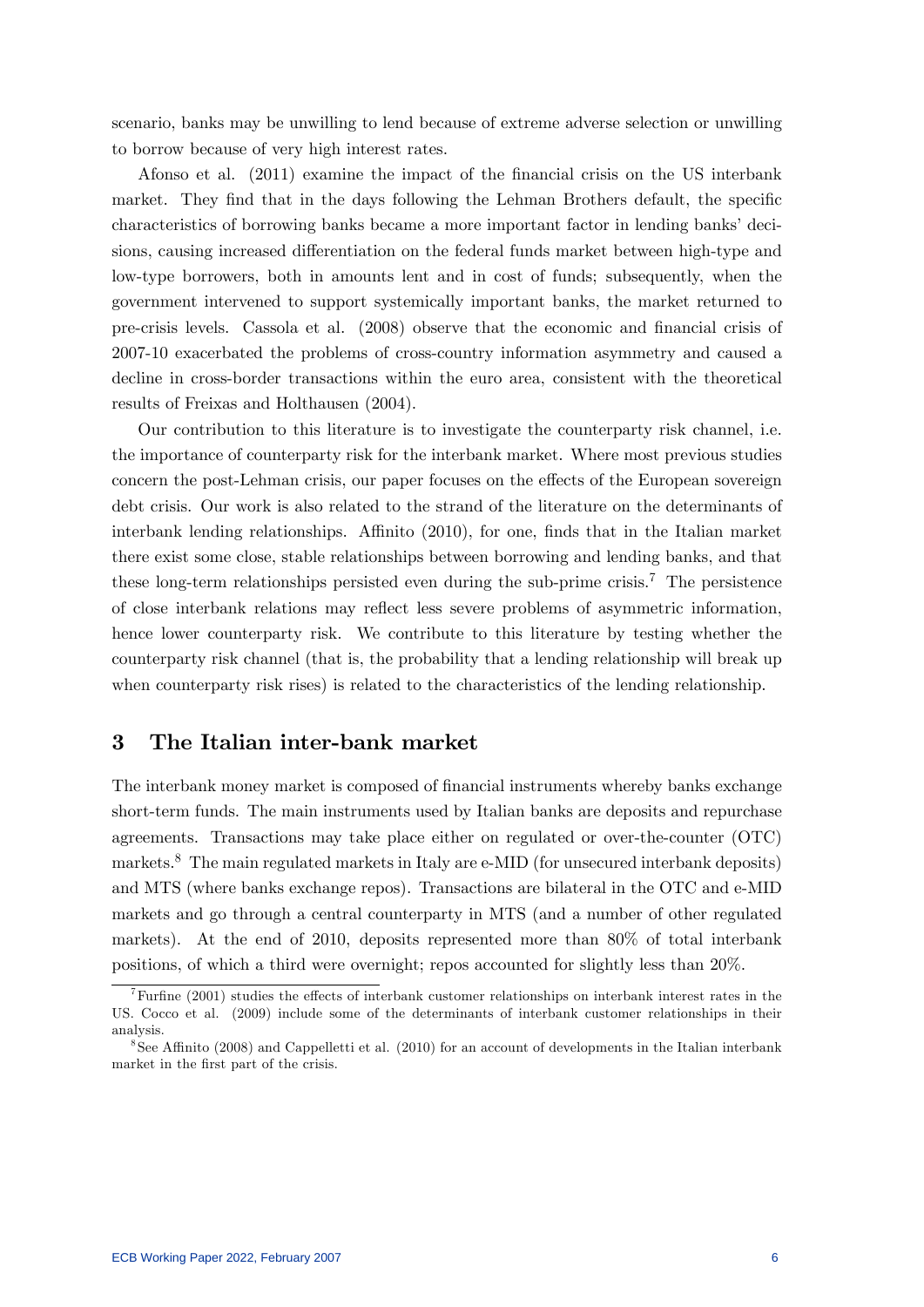Most transactions take place between banks that belong to the same group (Figure 2 and Figure 3). At the end of 2010 total interbank balance-sheet liabilities of Italian banks amounted to  $\epsilon$ 760 billion. Intra-group assets made up over 70% of total interbank exposures  $(65\%$  before the crisis). The top five groups accounted for about 65% of all positions, and this share increased during the crisis. In the pre-crisis period the importance of foreign counterparties increased considerably. At the end of 2010, liabilities vis- $\hat{a}$ -vis foreign banks accounted for more than 50% of total extra-group balance-sheet positions (most of these within the top five groups).

In this paper we seek to measure the extent to which the increase in counterparty risk curtailed Italian banks' access to foreign bank lending. Transactions that involve banks not belonging to the same banking group or banks domiciled in different countries are naturally more information-sensitive; and all the more so where they are not backed by collateral or guaranteed by a central counterparty.<sup>9</sup> Our analysis focuses accordingly on the unsecured segment of the market and on foreign lenders, which we assume have less precise credit information on Italian borrowers than domestic banks and are more sensitive to changes in credit risk. Moreover, focusing on foreign lenders helps us to distinguish counterparty risk from the liquidity hoarding channel, since some foreign banks were less severely affected by the crisis and so had little incentive for precautionary hoarding.

We use monthly balance-sheet information on the interbank borrowing positions of Italian banks from January to December 2011. The data come from the Bank of Italy's prudential supervisory reports, which give the gross bilateral exposures (assets and liabilities) of each Italian bank with respect to all other banks, both domestic and foreign. With these data we can distinguish between intra-group and extra-group and between secured and unsecured positions. Still, we do not observe the balance-sheet characteristics of foreign lenders, apart from their exposure to the Italian market. Information on single transactions can be retrieved either through TARGET or e-MID, but neither of these sources guarantees a complete picture of banks' borrowing capacity, so we rely only on supervisory data regarding overall banks' borrowing positions.

The sample consists of 269 banks, of which 89 were branches or subsidiaries of foreign banks and the rest were members of Italian groups or solo banks (Table 1). In order to identify the effect of the increase in the riskiness of Italian banks we focused on unsecured loans, because this is the largest component of banks' funding and because in collateralized transactions (either secured or through central counterparty) the borrower's creditworthiness matters less.

We study the effect of the increase in credit risk, positing that the euro area sovereign

 $9$ The financial turmoil severely affected the extra-group, foreign and unsecured segments of the market, which are characterized by higher counterparty risk and higher information sensitivity. Following the outbreak of the crisis the market shifted from bilateral to central counterparty transactions and from long-term to short-term instruments.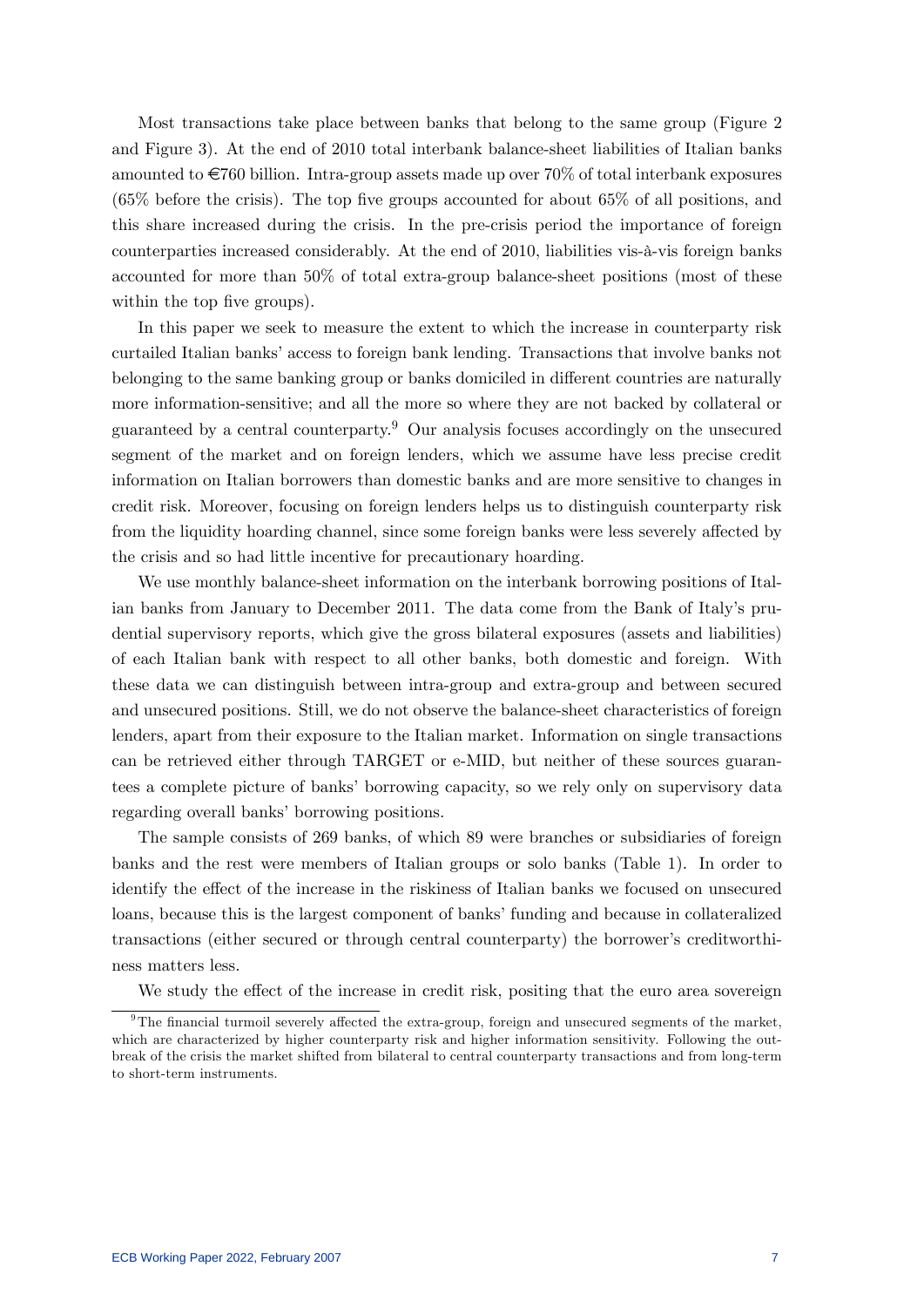debt crisis was exogenous with respect to the riskiness of individual banks. In the second half of 2011, the spread between Italian and German government bonds soared from 190 basis points at the end of June to over 400 basis points at the end of December. In the same period, unsecured transactions, especially lending from foreign counterparties, decreased substantially. At the end of 2010 unsecured foreign loans had amounted to  $\epsilon$ 120 billion, of which  $\epsilon$ 50 billion were to Italian and  $\epsilon$ 70 billion were to foreign-owned banks. The overall value oscillated around that amount in the first half of 2011 but declined sharply, by almost 10 per cent, in the second half.

The patterns of lending to Italian and to foreign-owned banks diverged significantly in the course of the crisis: while foreign loans to banks belonging to foreign groups remained almost unchanged, those to Italian groups shrank by 16 per cent. More than four fifths of the decline reáected the discontinuance of lending relationships, the rest a reduction in the value of outstanding loans. Meanwhile, the distribution of borrowing positions across lenders became more concentrated. As a consequence of reduced foreign funding, Italian banks increased their Önancing from the Eurosystem. The resources raised served not only to offset the contraction in foreign lending but also to hoard liquidity against the refinancing risk of maturing bonds.

Italian banks' capacity to obtain funds through their foreign branches diminished even more sharply.<sup>10</sup> In November 2011 there was also a steep fall in transactions through central counterparties, presumably in connection with the loss of value of Italian government bonds as collateral.<sup>11</sup>

# 4 The model and the results

We exploit the sovereign debt crisis to measure the effect of an exogenous increase in the credit risk of Italian banking groups in the interbank market. Our identification strategy relies on diff-in-diff methodology. The outbreak of the crisis in Italy was basically exogenous with respect to the lending policies of Italian banks. Both low growth and high public debt are long-standing features of the Italian economy. Nor was the Italian banking system a source of instability for the public Önances (see, among others, IMF 2010 Article IV consultation on Italy) and Italy did not experience any housing bubble. In short, the skyrocketing of Italian sovereign spreads starting in July 2011 was not triggered by any specific domestic event (Bofondi et al., 2013).

 $10$ Such transactions are not considered in the analysis, insofar as they are loans to foreign banks.

<sup>&</sup>lt;sup>11</sup>In the previous years, during the sub-prime crisis, foreign lending to Italian banks shifted in part from bilateral to central counterparty transactions, to reduce counterparty risk. Foreign lending through central counterparties declined again with the outbreak of the sovereign crisis, presumably owing to the decline in the value of Italian government bonds used as collateral. In this paper, however, we only consider bilateral positions, for which we know the identity of both parties.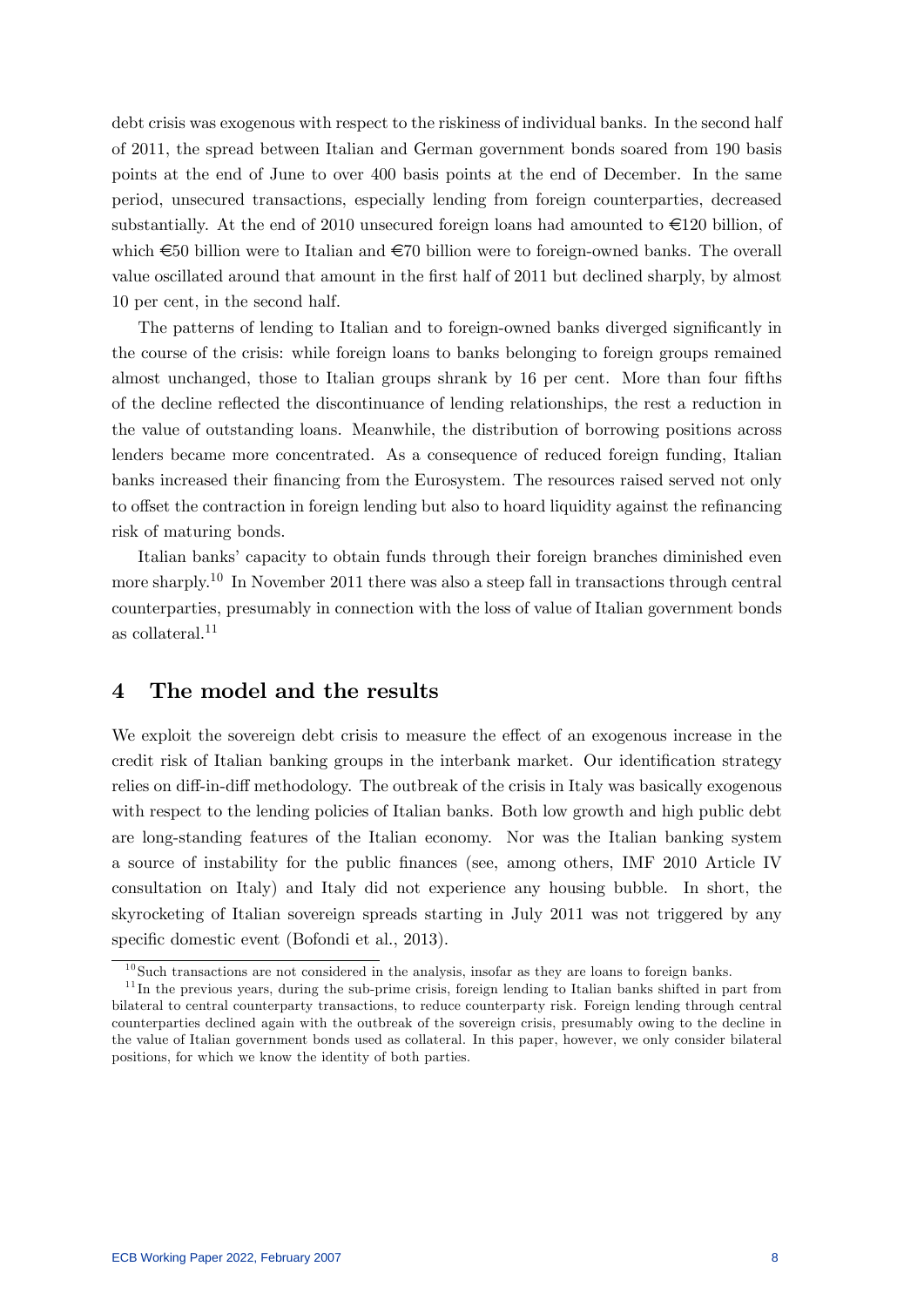Therefore, we can adopt a quasi-experimental methodology, exploiting the sharp increase in the yield on Italian sovereign debt in July 2011. The period studied runs from January to December 2011: the pre-treatment period from January to June and the post-treatment period from July to December, when interest rates on Italian government bonds increased. The treatment group consists of Italian group or independent banks, the control group of foreign-owned banks operating in Italy. The observations are the borrowing positions of each sample bank with respect to each foreign bank at the end of each month.

We first estimate a standard linear model for the percentage change in unsecured loans. The results confirm that banks belonging to Italian groups suffered a sharper reduction than foreign-owned banks in lending from foreign banks (Table 2). Given the volatility of the dependent variable and the relatively short time span, when we tried to factor in bank fixed effects the significance of the estimates diminished significantly.

Accordingly, we elected to focus on the probability of foreign bank f lending to an Italian bank  $i$  at time  $t$  using the following logit model:<sup>12</sup>

$$
\Pr(L_{i,f,t} > 0 | X)
$$
  
= Logit  $(\alpha + \beta Post_t + \gamma Treat_t + \delta Treat_t * Post_t + \eta X_{i,t} + \varphi Y_{f,t})$  (1)

where  $L_{i,f,t}$  is the gross position between borrower i and lender f at time t; Treat<sub>i</sub> is a dummy variable equal to 1 if i belongs to an Italian banking group and to 0 if it is a branch or subsidiary of a foreign bank;  $Post<sub>t</sub>$  is equal to 1 if time t is equal to December 2011 (i.e. after the tensions in the government bond market increased sharply) and to 0 if time t is equal to June 2011.  $X_{i,t}$  is a set of controls specific for each borrower i and time t.  $Y_{f,t}$  is a set of controls specific for each lender f and time t. We control for borrower i overall interbank positions (distinguishing between secured and unsecured transactions) and borrower  $i$  balance sheet characteristics. In particular, based on borrowers' balancesheet data we can control for outstanding capital, funding capacity, lending activity, asset composition (i.e. the share of securities issued by firms domiciled in countries with lower ratings, the share of high-rated euro-area banking groups), and outstanding bad loans. Since we focus on foreign lenders, we could include among the controls only lender  $f$ 's overall interbank position vis-à-vis Italian banks.

Table 3 shows our baseline estimate. The effect of the rise in counterparty risk on the probability of an Italian bankís receiving a loan from a foreign bank is negative, and the coefficient is statistically significant. The descriptive evidence  $-$  namely, that foreign banks cut their lending to Italian banks more sharply than that to foreign bank branches and subsidiaries  $-$  is therefore confirmed in our multivariate framework, where we control for

 $12$  We tried a variety of statistical models, linear probability models, probit and tobit models, always obtaining the same results.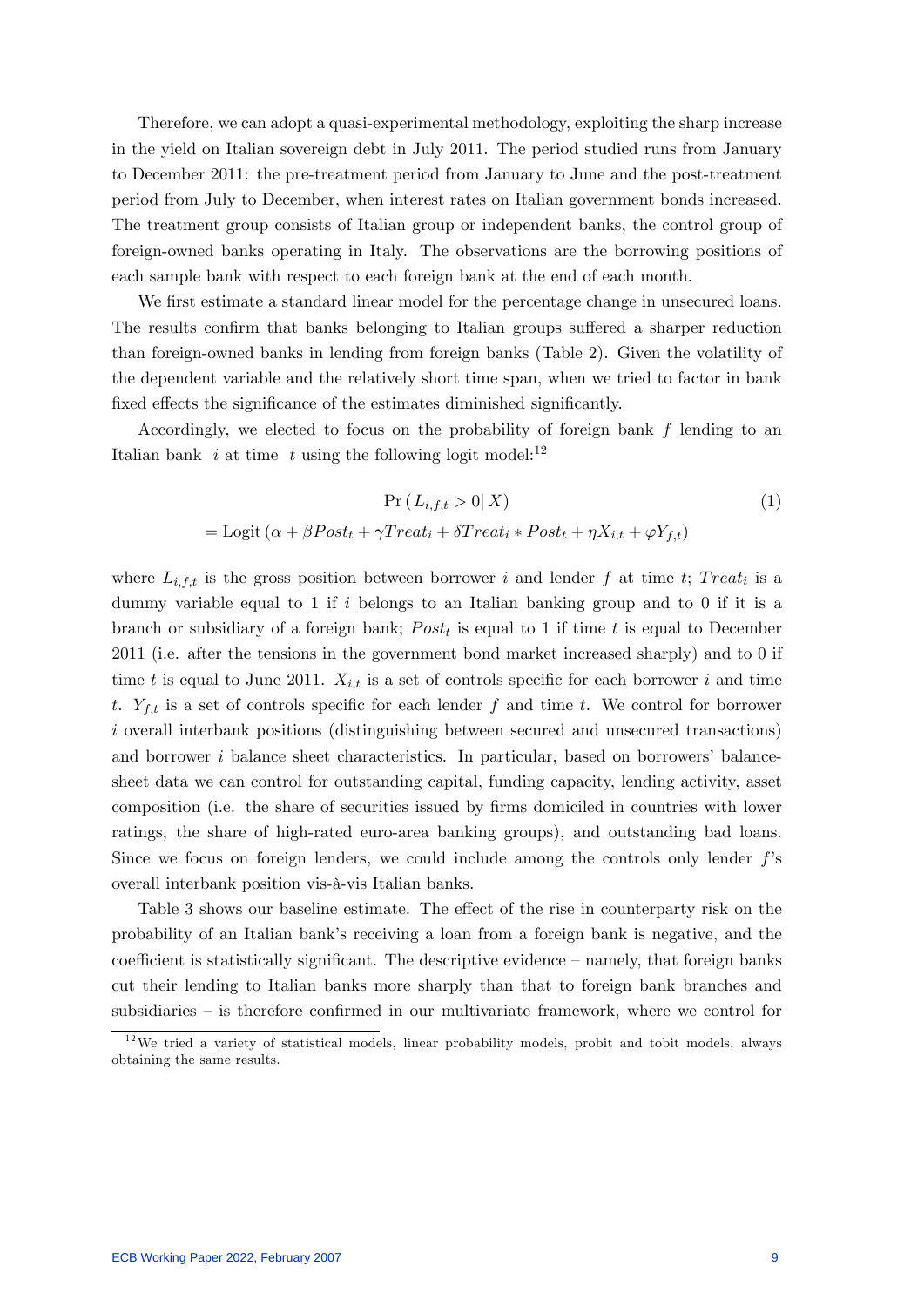observable bank characteristics. While the coefficient of the interaction term gives us the sign of the effect, to estimate its magnitude we need to compute the average treatment effect on the treated, which is equal to:

$$
\tau\left(Post_{i} = 1, Treat_{t} = 1, X_{i,t}, Y_{f,t}\right) :=
$$
\n
$$
\frac{\Delta^{2}E\left(Y_{i,f,t} | Treat_{i} = 1, Post_{t} = 1, X_{i,t}, Y_{f,t}\right)}{\Delta Treat\Delta Post} - \frac{\Delta^{2}E\left(Y_{i,f,t}^{0} | Treat_{i} = 1, Post_{t} = 1, X_{i,t}, Y_{f,t}\right)}{\Delta Treat\Delta Post} =
$$

where  $Y_{i,f,t}^{0}$  is the counterfactual outcome for the treated bank had it not been treated (Puhani, 2012). The associated standard errors are computed using delta methods. Given the usual identification assumptions, the average treatment effect is equal to:

$$
\tau (Post_i = 1, Treat_t = 1, X_{i,t}, Y_{f,t}) =
$$
  
Logit  $(\alpha + \beta + \gamma + \delta + \eta X_{i,t} + \varphi Y_{f,t})$  – Logit  $(\alpha + \beta + \gamma + \eta X_{i,t} + \varphi Y_{f,t})$ 

These estimates show that in the wake of the sovereign crisis the probability of an Italian bank obtaining a loan from a foreign bank decreased by about 6 percentage points in comparison with branches or subsidiaries of foreign groups (Table 3). Moreover, the effect varies within the set of banks hit by the shock, with a maximum effect of more than 10 points (Figure 4). Including only subsidiaries of foreign banking group the estimate does not change (Table 6).

The European sovereign debt crisis affected a good many countries, including Croatia, Cyprus, Greece, Ireland, Malta, Spain, Portugal and Slovenia. Banks domiciled in these non-core countries could have had an incentive to hoard liquidity and cut lending to all other banks, regardless of their creditworthiness. To disentangle the counterparty risk and the liquidity hoarding motives, we estimate equation (1) separately for foreign lenders domiciled in core countries (Austria, Belgium, Finland, France, Germany, Luxembourg) and non-core countries (Croatia, Cyprus, Greece, Ireland, Malta, Spain, Portugal and Slovenia). The hypothesis is that banks domiciled in non-core countries should have reduced their lending to all banks in Italy, whether Italian-owned (treated group) or foreign-owned (control group), since these lenders themselves were damaged by the sovereign crisis and stopped lending for precautionary motives (liquidity hoarding). And in fact in this estimation the probability of Italian banksí receiving funding from foreign banks domiciled in core countries falls by around 10 percentage points against 6 percentage points in the baseline estimation (Table 5 third and fourth columns), while the estimated change in lending from foreign banks domiciled in non-core countries is not statistically different from zero (Table 5 first and second columns). As a further robustness check, we estimate the baseline model with a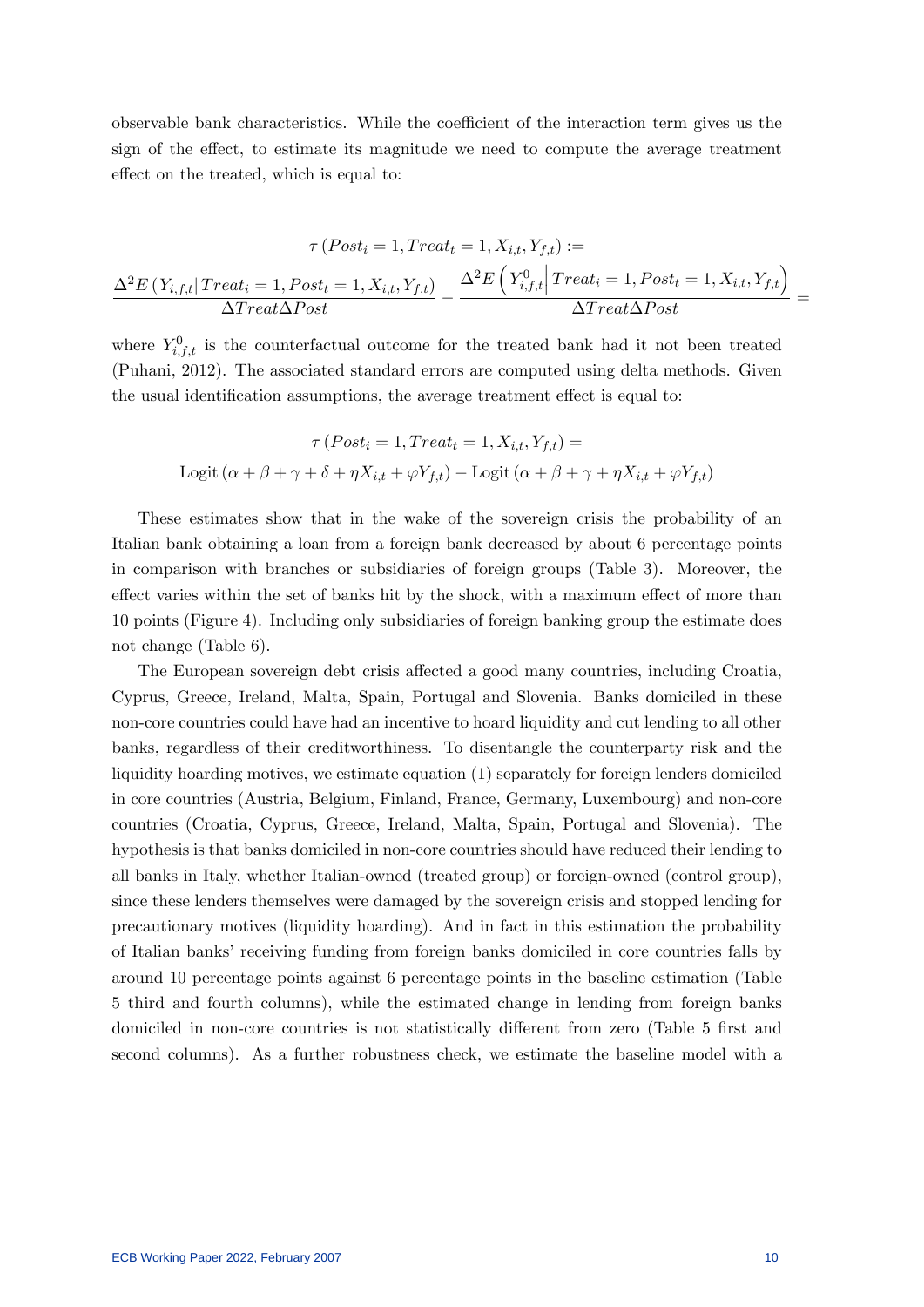control group consisting only of Italian banks that are either branches or subsidiaries of groups domiciled in non-core euro-area countries. The differential effect is now statistically non-significant (Table 5 columns fifth and sixth), which further suggests that we are in fact capturing the effect of the increased counterparty risk provoked by the sovereign debt crisis.

In order to check whether foreign lenders behaved differently according to the borrower's Önancial soundness, we run an estimate with a treated group consisting only of Italian banks in the top quartile of ratios of capital to total assets. The last two columns of Table 5 shows that for these banks the probability of receiving funds from abroad did not decrease more than that for branches and subsidiaries of foreign groups. This suggests that the crisis did not affect lenders' ability to assess borrowers' creditworthiness.

We also seek to determine the factors that amplified or attenuated the reduction of funding from foreign banks owing to the increase in counterparty risk. First we test whether the better-informed banks, i.e. groups with branches or subsidiaries in Italy, were less affected by the heightened credit risk of Italian banks, in that this diminished effect might reflect the fact that these banks have more information on the creditworthiness of Italian banks. However, we find that having a branch or a subsidiary in Italy has no statistically significant effect on the probability of lending to an Italian bank. Possibly foreign banks with affiliates in Italy replaced extra-group with intra-group lending.<sup>13</sup>

Next we test whether the effect of the increase in counterparty risk is influenced by the existence of a lending relationship, either because lenders discount the long-term value of the relationship or because lending relationships reduce information asymmetry. To test this hypothesis we need to jettison the assumption of constant treatment effect and instead consider different subsamples according to the number of months in which a lending position was in being.<sup>14</sup> We find that long-term relationships were in fact more resilient to the crisis (Table 6). These results are in line with the findings of Affinito  $(2012)$  on the importance of interbank customer relations for Italian banks.

## 5 Robustness checks

In principle, domestic and foreign banks may differ in several dimensions, so that it may not be warranted to compare them in order to gauge how the increase in sovereign spreads a§ected the probability of receiving funds from abroad. However, Bofondi et al. (2013) rebut this argument on a number of grounds. First, the Italian banking system is sophisticated and Italian banks, especially the larger ones, have business models, lending technologies, and geographical scope similar to those of foreign subsidiaries. Second, our regressions

 $13$  If the total exposure to a given country is limited, the foreign parent company decides whether to grant a loan to a group member or to a non-group bank.

 $14$ There are some econometric difficulties in determining whether the treatment has an effect on some sub-samples, defined by observable characteristics (see Lee, Shaikh, 2013).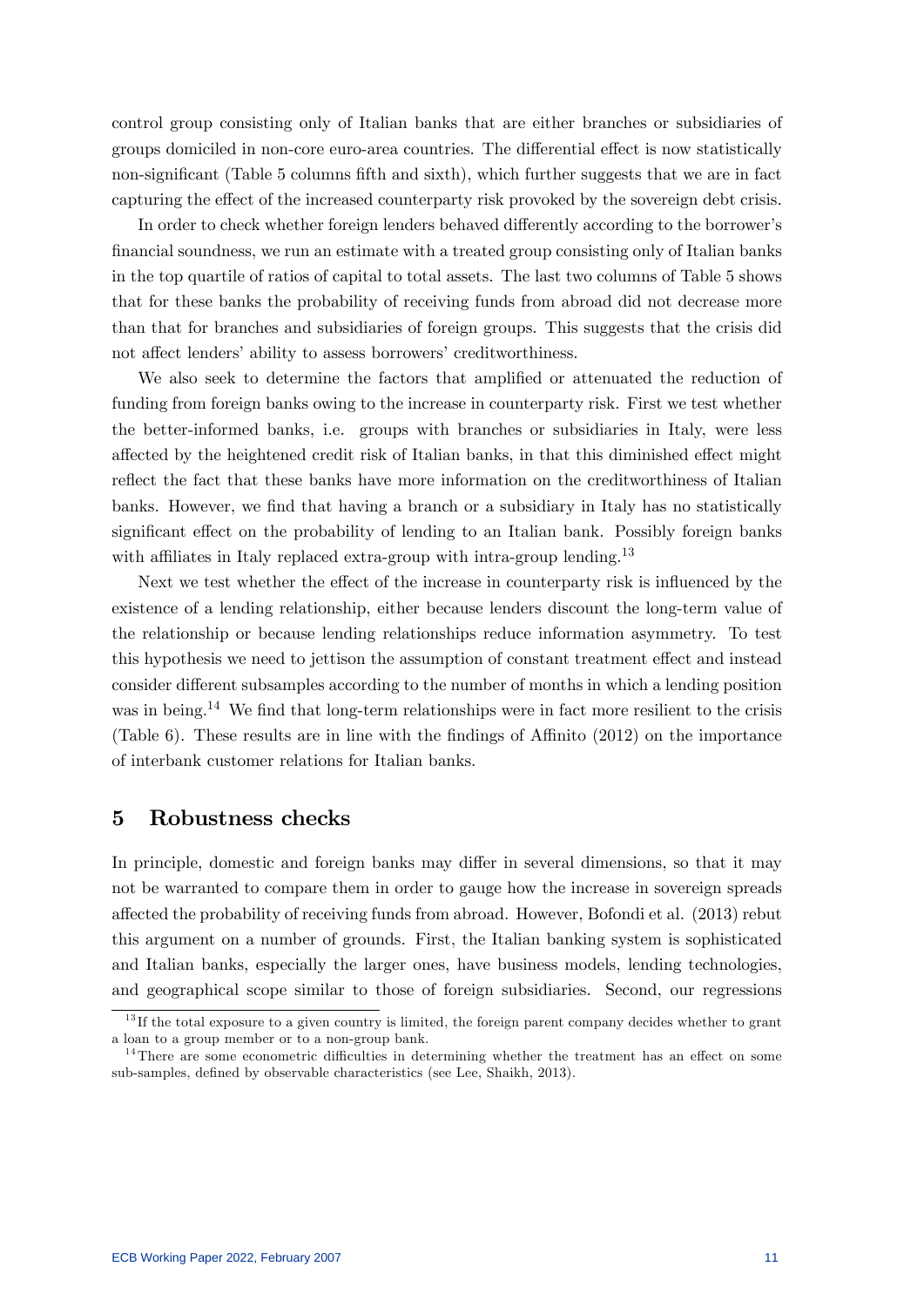include bank fixed effects, controlling for all unobserved heterogeneity among lenders, and in particular for differences in the ex-ante composition of loan portfolios, lending policies, and the extent of the network of outlets.

As a further robustness check, in order to adjust for differences in observable characteristics, we match each treated bank with a similar control-group bank based on a propensity score (Rosenbaum and Rubin, 1983). Table 7 reports summary statistics for the control variables in the Örst half of 2011, distinguishing between Italian and foreign-owned banks. For each variable, the table also shows the simple difference of the characteristics between the two groups before and after the sample has been matched based on the propensity score (Abadie, 2004). Note that the Italian banks have proportionally more assets in securities issued by other Italian banks and proportionally less in securities issued by firms domiciled in high-rated countries. The differences in lending activity are not statistically significant. The differences in observable characteristics could indicate that foreign-owned banks may not be a good control group to estimate the outcome for Italian banks on the counterfactual hypothesis of their not being treated. The estimates produced by such simple comparison of outcomes, that is, may be biased.

Consequently, we select a subsample of branches and subsidiaries of foreign banking groups in order to control fully for observable differences between the treated and the control groups. We match banks based on the propensity score  $(p(X_{i,t}))$ , which measures the conditional probability of a deterioration in creditworthiness given the covariates  $X_{i,t}$ . First we estimate the propensity score running a logit estimate on observable bank characteristics and then we use nearest-neighbor matching without replacement to pair each Italian bank with the foreign bank closest to it in estimated  $p(X_{i,t})$ . To improve the match, we drop the banks whose propensity score falls outside the support of the propensity score of foreign banks (Figure 5). We run both linear probability and non-linear models, considering different sets of controls. Table 8 and Table 9 show the estimates, which confirm those of the baseline model, with an increase in the point estimate of the average treatment effect.

Given the non-linear relation between exogenous and dependent variables, interpreting a difference-in-difference estimate in non-linear models is difficult (Ai and Norton, 2003; Lechner, 2011; Puhani, 2012). To overcome this problem, as a robustness check we perform a change-in-change estimate, following Athey and Imbens (2006). This enables us to drop the assumption of linear relation between unobservable characteristics and the probability of a loan. Moreover, the distribution of unobservables may differ between treatment and control group, although we have to assume that this distribution does not depend on whether the bank is in the control or the treatment group.

We examine only the bilateral positions at the end of June and July 2011, running an unconditional estimate on the discrete outcome variable that indicates whether or not bank  $i$  is lending to bank f at a certain date; in this setting a point estimate is possible only if we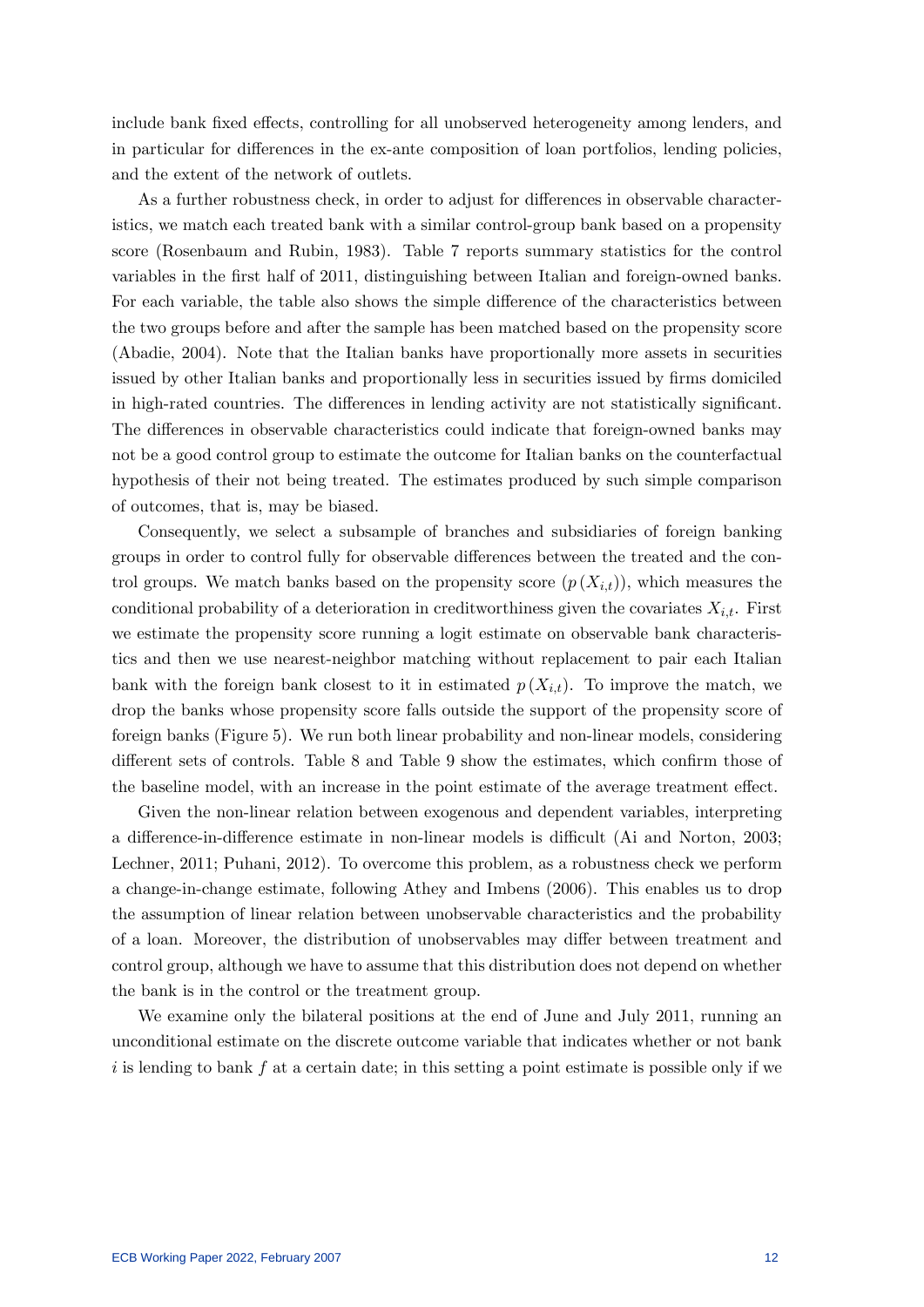assume conditional independence between unobservable characteristics and membership of the treated group; otherwise we can only estimate an upper and a lower bound of the average treatment effect. This estimate shows that the difference between Italian and foreign banks is small but still significant.

We then assume that the probability of getting a loan depends linearly on our explanatory variable and assume a non-linear function of unobserved characteristics of borrower and lenders, of time  $(t)$  and of the treatment:

$$
1_{\{L_{i,f,t}>0\}} (L_{i,f,t}) = \alpha + \eta X_{i,t} + \varphi Y_{f,t} + h^k (u_{i,f}, t)
$$

where  $h^k$  is a weakly monotonic function of unobservable characteristics  $u_{i,f}$  and of time, and it is indexed on being treated or not  $(k \in \{NI, I\}).$ 

Hence, we estimate a change-in-change model of the residuals of a linear probability model on the controls.<sup>15</sup> This second specification, which delivers point estimates under weaker assumptions, also confirms that the probability of getting a loan from a foreign bank is significantly lower for Italian banks following the rise in counterparty risk (Table 10).<sup>16</sup>

# 6 Conclusions

This paper isolates and quantifies the effect of the increase in the riskiness of Italian banks during the sovereign debt crisis on their ability to borrow from foreign banks. Analyzing all borrowing positions of Italian banks vis-‡-vis foreign banks in the unsecured interbank market between January 2011 and December 2011, we show how these borrowing positions changed following the sharp increase in Italian government bond yields (sovereign spreads). In this way we estimated the effects of counterparty risk alone on the functioning of interbank market, at least in the unsecured segment, which is more information-sensitive.

Adopting a quasi-experimental methodology, we exploit the upsurge in Italian sovereign yields in July 2011 as an exogenous shock to counterparty risk. In fact, the sovereign crisis was fundamentally exogenous to the interbank market: both low growth and high public debt are long-standing features of the Italian economy, and the interbank market was not a direct source of instability for the public debt. To identify the effect of the heightening of counterparty risk, we compared the borrowing capacity of sets of banks that were affected differentially by the crisis. Foreign banks headquartered in countries where sovereign risk

 $15$  In order to guarantee the identification of the potential outcome for the treated group, the estimate must be conditional on realizations of characteristics that are in the common support of the treated and control groups before and after the treatment.

 $1<sup>6</sup>$ As a further robustness check, we estimate the entire set of models using consolidated data (i.e. borrowing positions at group level) and only overnight positions. Again, the results support the hypothesis that the increase in counterparty risk significantly aggravated Italian banks' difficulty in obtaining funds from foreign banks.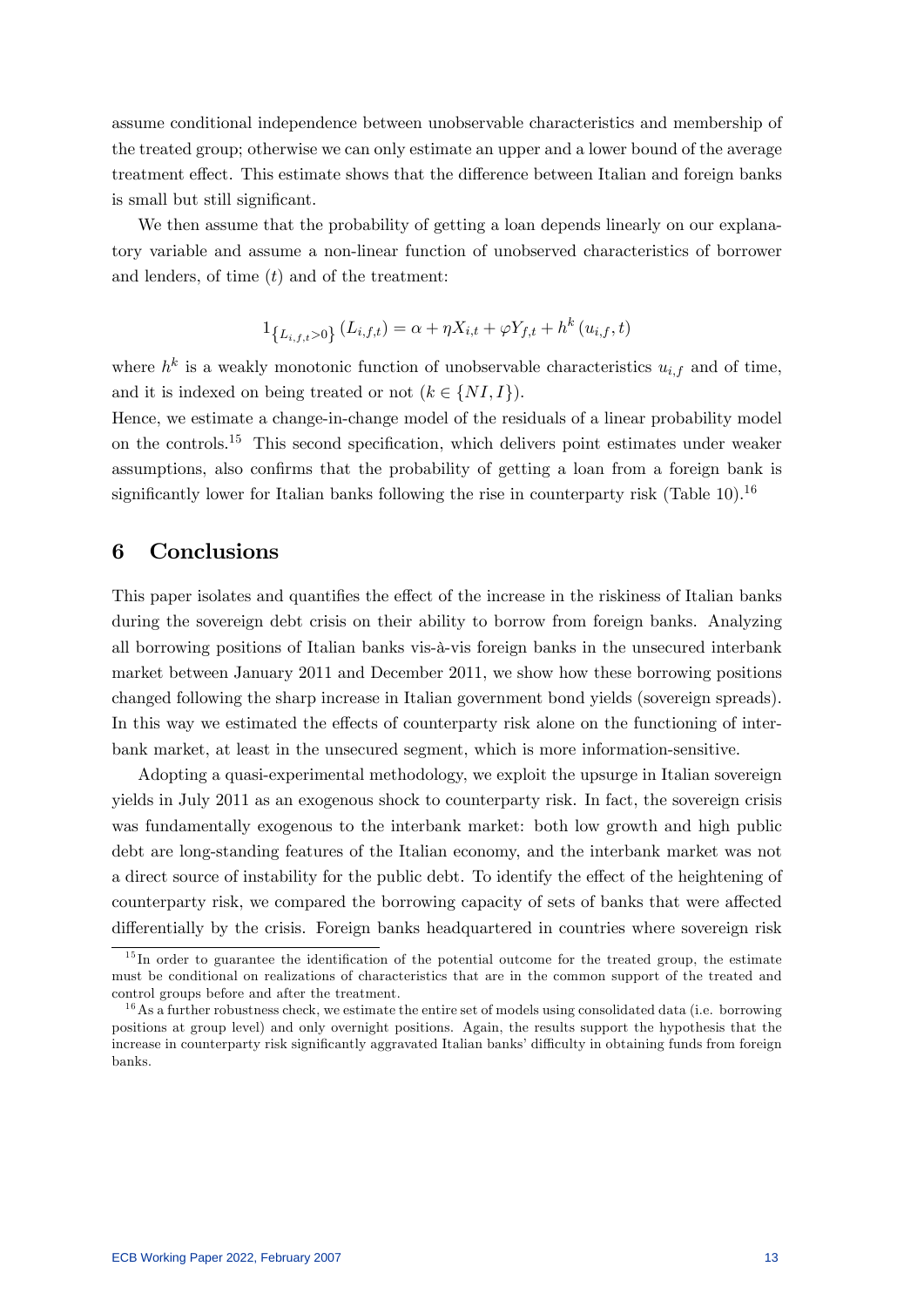increased substantially less were relatively shielded from the impact of sovereign tensions compared with Italian banks.

We estimated a baseline model factoring in a set of lender and borrower characteristics: lender's interbank lending volumes, borrower's net and gross interbank positions on secured and unsecured markets, borrower's asset composition, borrower's balance-sheet characteristics.

We find that the effect was statistically significant and economically important. Following the crisis, the probability of an Italian bank receiving a loan from a foreign bank fell by 6 percentage points more than that of branches and subsidiaries of foreign banking groups. The effect rises to 12 points if the sample is restricted to lenders domiciled in the core euro-area countries. The effect is less pronounced for safer banks, i.e. the more strongly capitalized ones, and for those with more stable relations with foreign banks. As a robustness check, to allow for fundamental differences in business between Italian and foreign banks, we ran the same regression using only comparable banks, with no essential alteration of the results.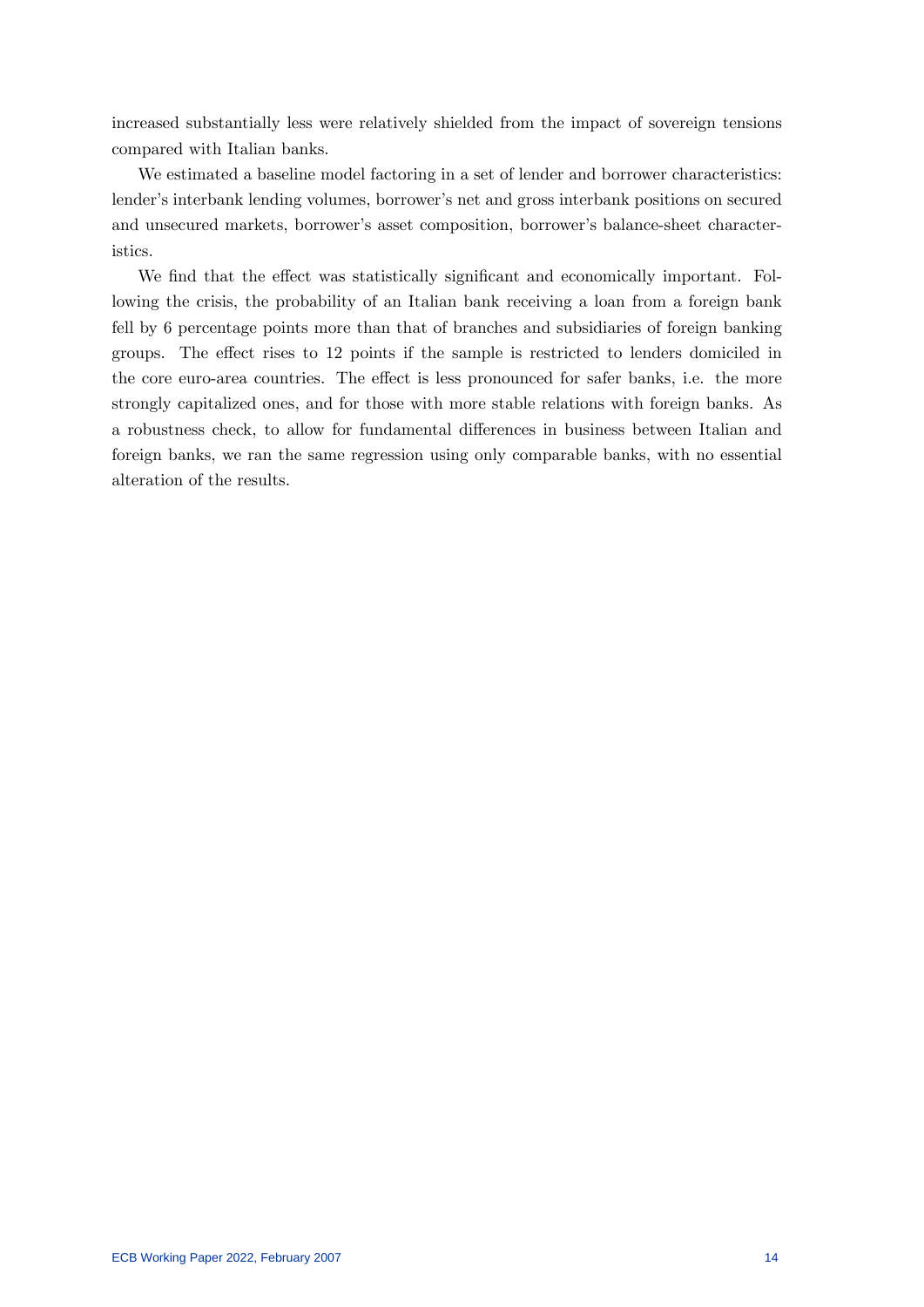## References

- [1] Abadie, A. (2004), "Semiparametric Difference in Differences estimators", Review of Economics Studies, vol. 72, pp. 1-19.
- [2] Abadie, A. and Imbens, G. W. (2006), "Large sample properties of matching estimators for average treatment effects",  $Econometrica$ , vol. 74(1), pp. 235-267.
- [3] Affinito M. (2012), "Do interbank customer relationships exist? And how did they function in the crisis? Learning from Italy", Journal of Banking  $\mathcal C$  Finance, vol. 36  $(12)$ , pp 3163–3184
- [4] Affinito M. (2012), "Central bank refinancing, interbank markets, and the hypothesis of liquidity hoarding: evidence from a euro-area banking system", mimeo
- [5] Afonso, G., Kovner, A., Schoar, A., (2011), "Stressed not frozen: The Fed funds market in the financial crisis.", The Journal of Finance, vol. 66, 1109–1139.
- $[6]$  Albertazzi, U., Ropele, T., Sene G., and F. Signoretti  $(2012)$  "The impact of the sovereign crisis on the lending activity of Italian banks", Bank of Italy, Occasional Paper No.133.
- [7] Ai, C. and Norton, E. C. (2003), "Interaction terms in logit and probit models," Economics Letters, vol. 80(1), pp. 123-129.
- [8] Athey S. and Imbens G. W. (2006), "Identification and Inference in Nonlinear Difference-in-Differences Models", Econometrica, vol. 74(2), pp 431-497.
- [9] Becker, S.O. and Ichino, A. (2002), "Estimation of average treatment effects based on propensity scores", Stata Journal, vol. 2(4), pp. 358-377.
- [10] Bertrand, M., Duflo, E. and Mullainathan, S. (2004), "How Much Should We Trust Differences-in-Differences Estimates?", Quarterly Journal of Economics, vol. 119(1), pp. 249-275.
- [11] Blundell, R. and Costa Dias, M., 2002, "Alternative Approaches to Evaluation in Empirical Microeconomics," Portuguese Economic Journal, 1(2), pp. 91-115.
- [12] Bofondi M., Carpinelli L. and Sette E., 2013. "Credit supply during a sovereign debt crisis," Temi di discussione (Economic working papers) 909, Bank of Italy, Economic Research and International Relations Area.
- [13] Caliendo, M. and Kopeinig, S. (2008), "Some Practical Guidance for the Implementation of Propensity Score Matching," Journal of Economic Surveys, vol. 22(1), pp. 31-72.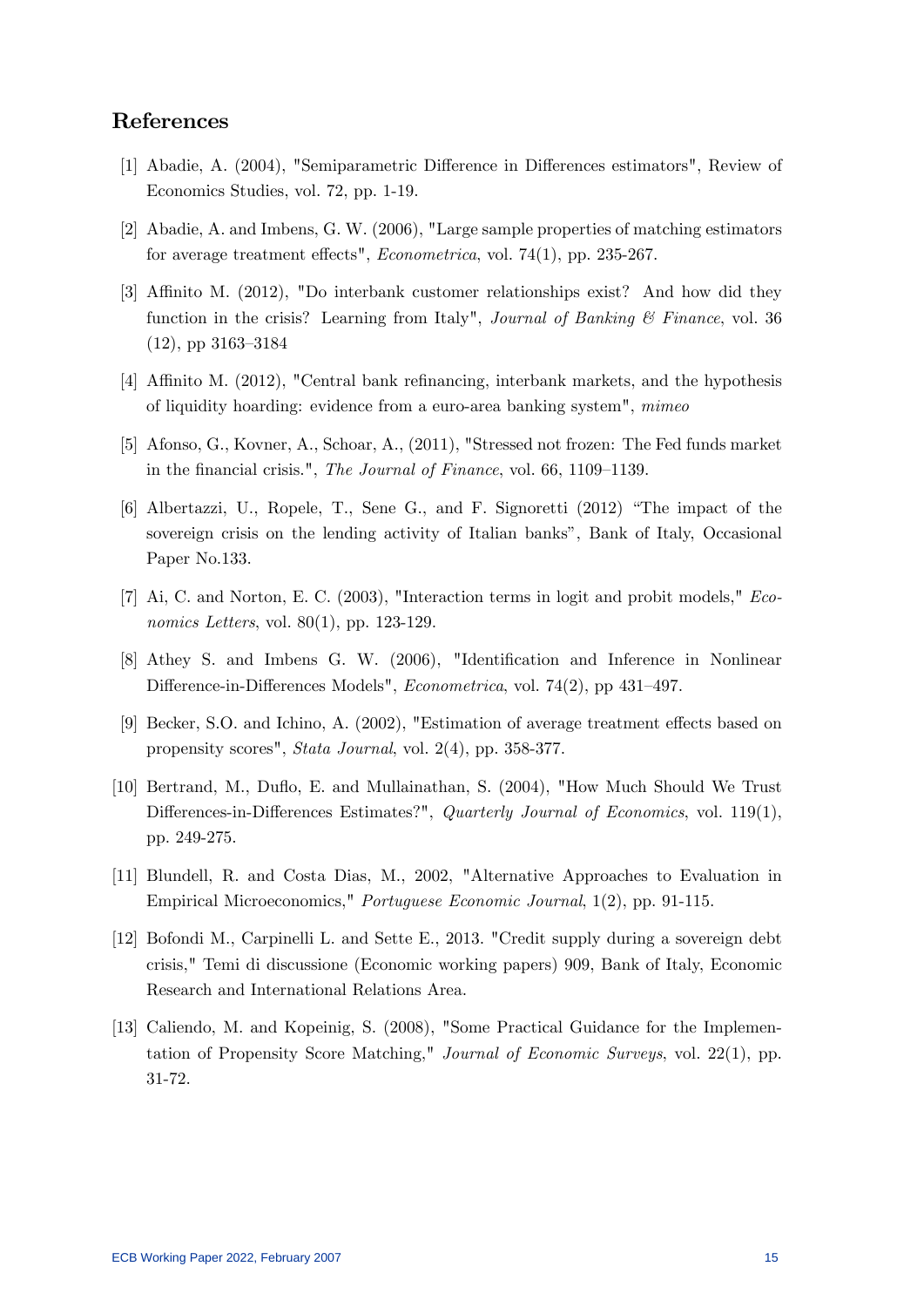- [14] Cassola, N., Holthausen, C., and Würtz, F. (2008), "Liquidity management under market turmoil: experience of the european central bank in the first year of the 2007-2008 financial market crisis", in Evanoff, D., Hartmann, P., and Kaufman, G.E. (eds.), The first credit market turmoil of the 21 st century, World Scientific Studies in International Economics 10, World Scientific, New Jersey, pp. 195-228
- [15] Freixas X. and Holthausen C. (2005), "Interbank Market Integration under Asymmetric Information", Rev. Financ. Stud., vol. 18(2), pp. 459-490.
- [16] Furfine, C.H., 2001. Banks as monitors of other banks: evidence from the overnight Federal Funds Market. The Journal of Business, vol. 74, pp. 33–58.
- [17] Heider, F., Hoerova M., Holthausen, C., (2009), "Liquidity hoarding and interbank market spreads: The role of counterparty risk." in CEPR-CREI-Journal of Financial Intermediation Conference on the Financial Crisis, Universitat Pompeu Fabra.
- [18] Imbens, G. W. and Wooldridge, J. M. (2009), "Recent developments in the econometrics of program evaluation", Journal of Economic Literature, vol. 47, pp. 5-86.
- [19] Lechner, M. (2011), "The estimation of causal effects by difference-in-difference methods", Universitat St. Gallen, Discussion paper, no. 2010-28.
- [20] Lee, S. and Shaikh A. M. (2013), "Multiple Testing and heterogeneous treatment effects: re-evaluating the effect of PROGRESA on school enrollment", Journal of applied econometrics.
- [21] Leuven, E. and Sianesi, B., 2003, "Psmatch2: Stata Module to Perform Full Mahalanobis and Propensity Score Matching, Common Sport Graphing, and Covariate Imbalance Testing," available at http://ideas.repec.org/c/boc/bocode/s432001.html.
- [22] Mistrulli, P (2011). "Assessing Önancial contagion in the interbank market: Maximum entropy versus observed interbank lending patterns", Journal of Banking & Finance, vol. 35 (5), pp  $1114-1127$ .
- [23] Rochet, J. C. and Tirole, J. (1996), "Interbank lending and systemic risk." Journal of Money, credit and Banking, vol. 28(4), pp. 733-762.
- [24] Rosenbaum, P.R. and Rubin, D.B. (1983), "The Central Role of the Propensity Score in Observational Studies for Causal Effects,"  $Biometrika$ , vol. 1(70), pp. 41-55.
- [25] Panetta F., et al. (2011), "The impact of sovereign credit risk on bank funding conditions", CGFS Papers n. 43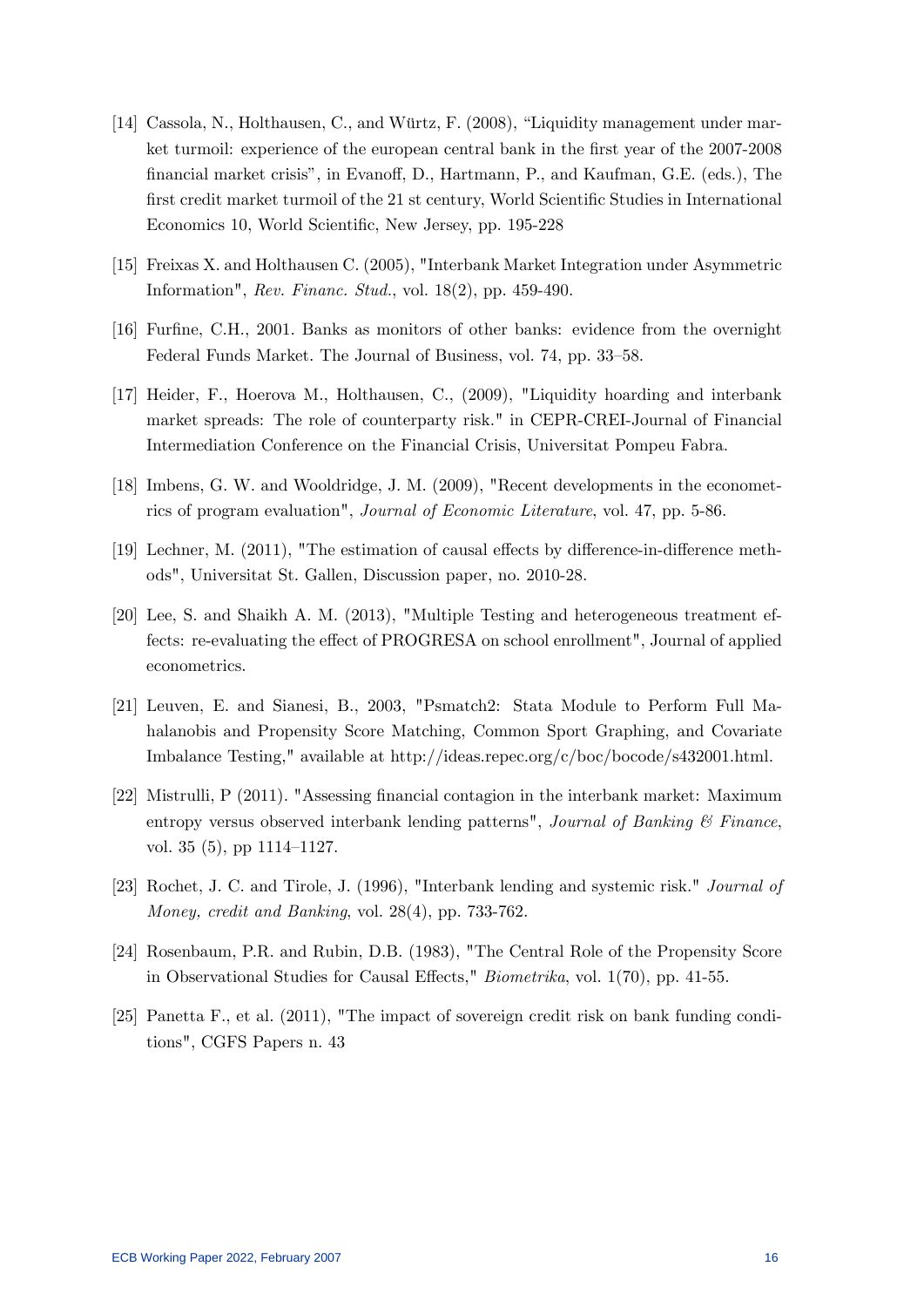[26] Puhani P.  $A.(2012)$ , "The treatment effect, the cross difference, and the interaction term in nonlinear "difference-in-differences" models", Economic Letters,vol. 115(1), pp. 85–87.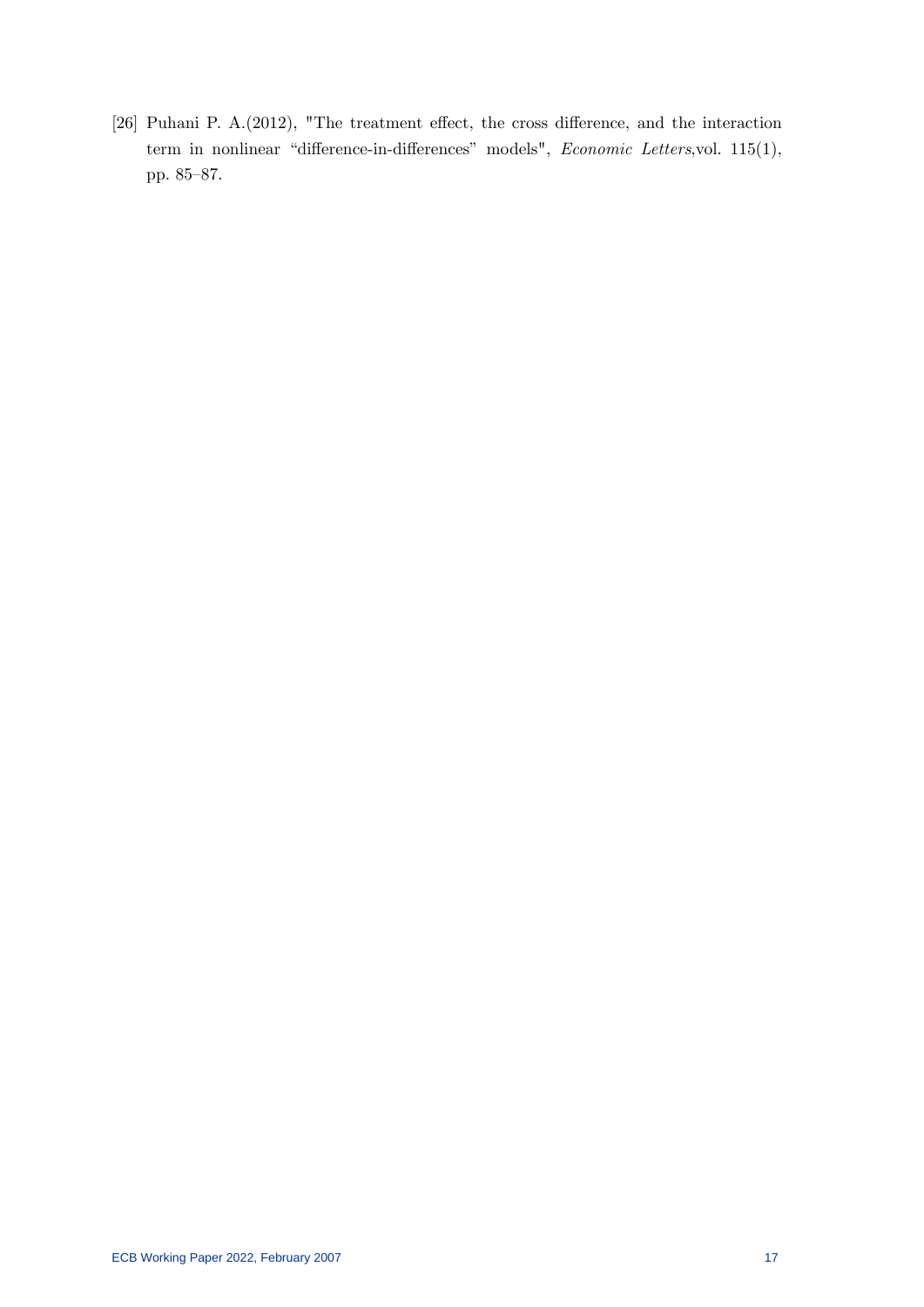



Figure 2: The Italian unsecured interbank market (bln Euro)

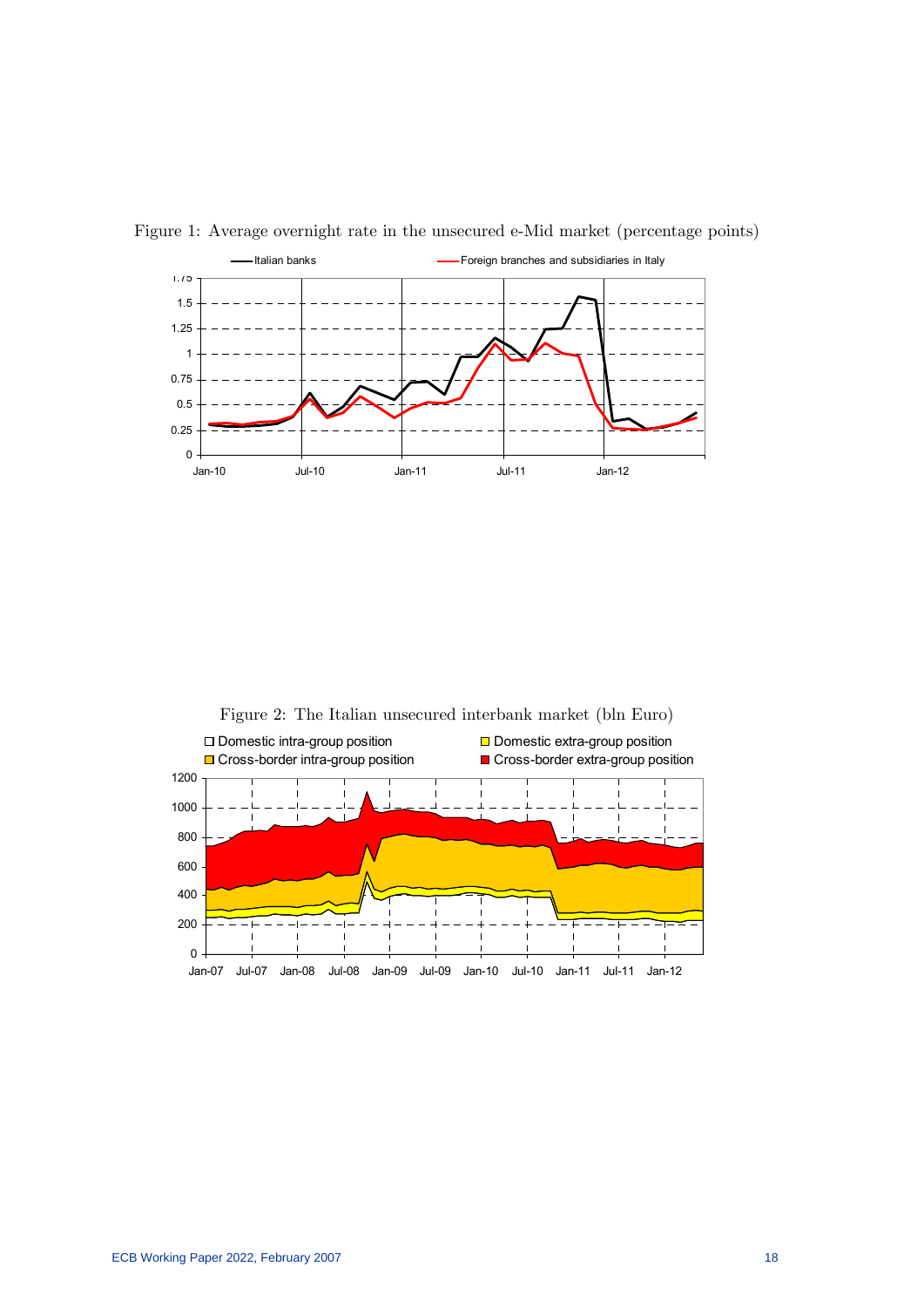

Figure 3: Cross-border position by bank residence (bln Euro; Base: June 2011 = 100).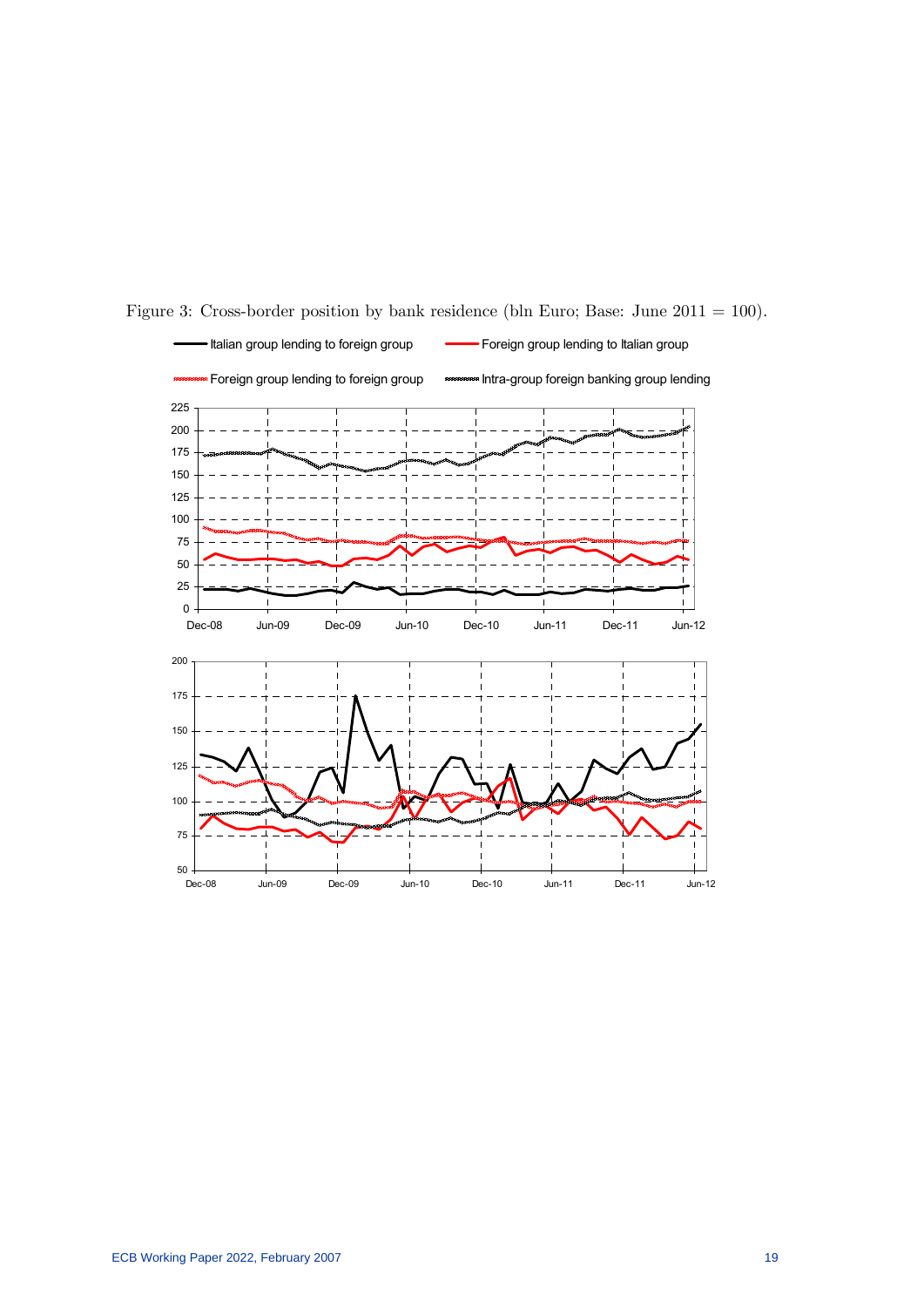

Figure 4: Distribution of the average treatment effect on the treated.

Model specification:

(1) Includes dummy variables for treated group, post periods and their interaction;

- (2) Includes previous period interbank position for the borrower;
- (3) Includes previous period interbank position for the lender;
- (5) Includes portoflio characteristics for the borrower;
- (6) Includes previous period balancesheet characteristics for the borrower.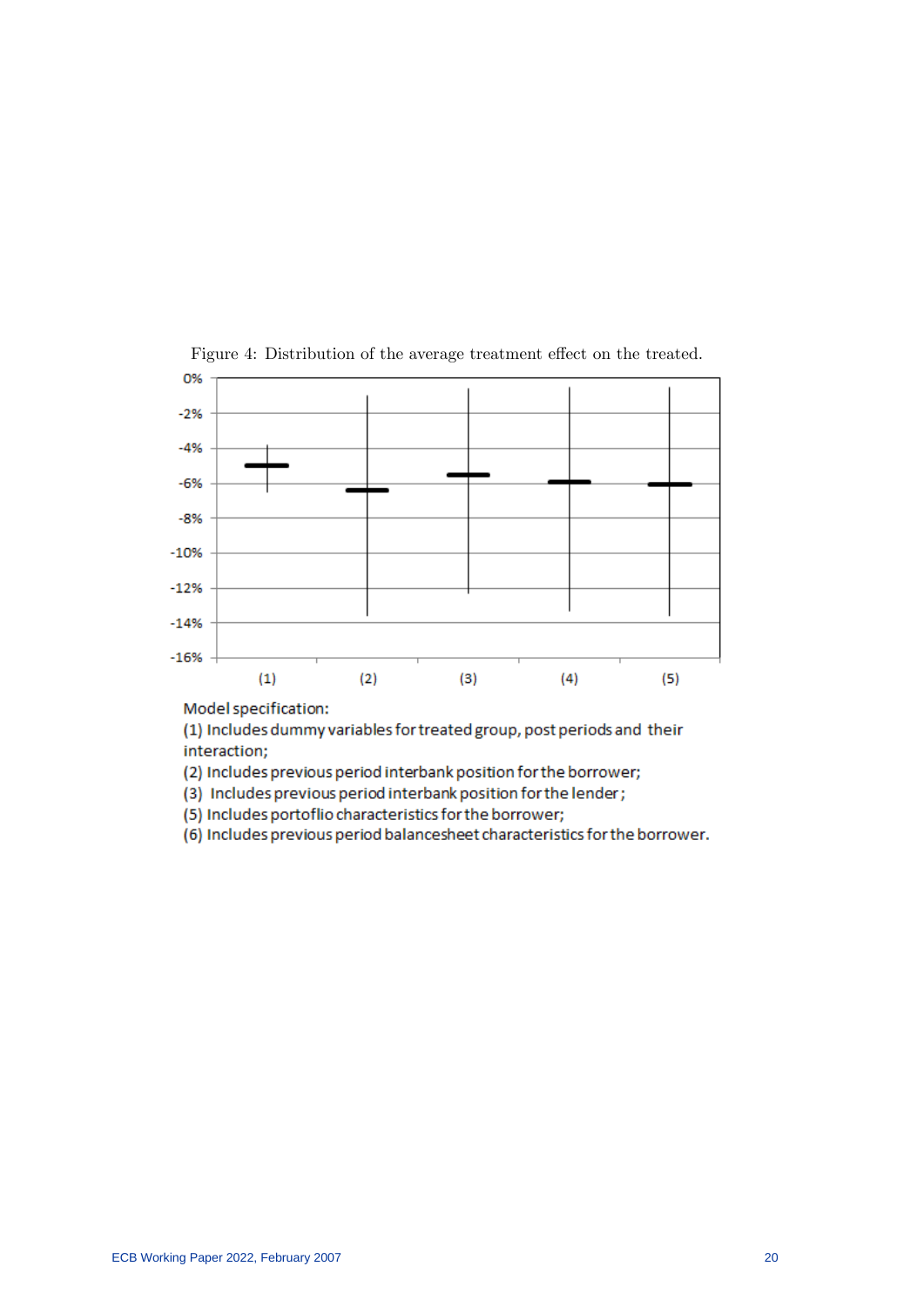

Figure 5: Common support between treated and control group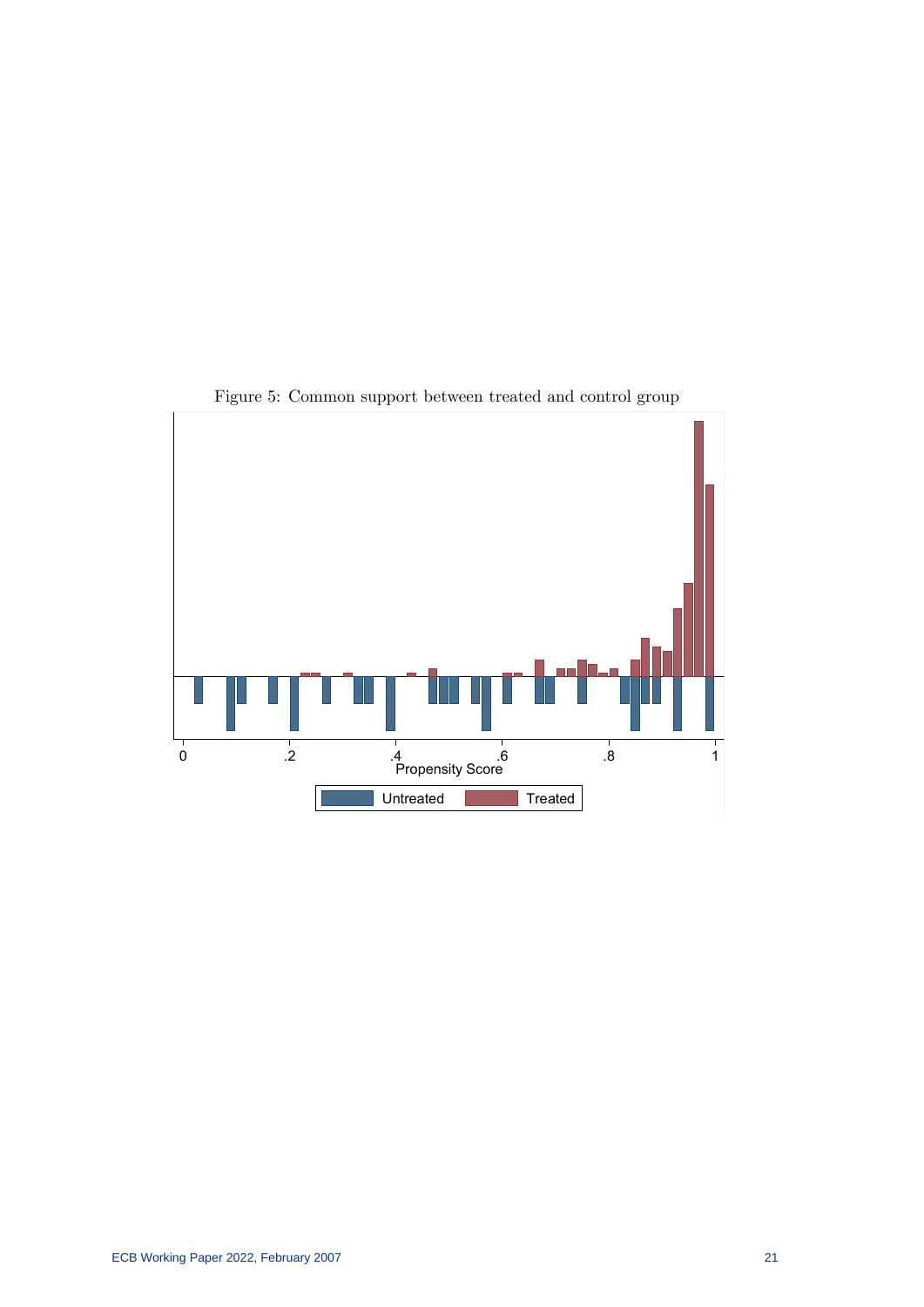|                                                                         | <b>Dec-06</b>        | <b>Dec-09</b>         | $J$ un-10      | $Dec-10$                         | $J$ un-11             | Dec-11                  |
|-------------------------------------------------------------------------|----------------------|-----------------------|----------------|----------------------------------|-----------------------|-------------------------|
| Total interbank secured loans (extra group) (1)                         |                      |                       |                |                                  |                       |                         |
| Total interbank loans through central counterparties                    |                      |                       |                |                                  |                       |                         |
| Total interbank unsecured loans (1)                                     |                      |                       |                |                                  |                       |                         |
| of which: intragroup                                                    |                      | $847728$<br>$2847728$ |                | 0 1 1 1 1 1 1<br>0 1 1 1 1 1 1 1 |                       | <b>224832</b><br>224832 |
| of which: cross-border                                                  |                      |                       |                |                                  |                       |                         |
| of which: intragroup cross-boarder                                      |                      |                       |                |                                  |                       |                         |
| in 2010 or in<br>Number of Banks (borrowing from foreign banks<br>2011) | 224                  | 221                   | 220            | 211                              | $210$<br>$74$<br>$69$ | 209                     |
| Italian banks                                                           |                      |                       |                |                                  |                       |                         |
| Foreign branches and subsidiaries                                       |                      |                       |                |                                  |                       |                         |
| Average number of unsecured borrowing position                          | 480520               | 58527                 | 58277          | 48220                            | $\frac{1}{2}$         | 55650                   |
| Italian banks                                                           |                      |                       |                |                                  | 73                    |                         |
| Foreign branches and subsidiaries                                       |                      |                       |                |                                  | $\circ$               |                         |
| Total value borrowing position (billions)                               |                      | $177$<br>55           | 184            | 179                              | $^{88}$               | 183                     |
| Italian banks                                                           | 21<br>21<br>28<br>20 |                       | 89             | $\overline{6}$                   | 65<br>123             | င္ယာ                    |
| Foreign branches and subsidiaries                                       |                      | 22                    | $\frac{8}{18}$ | 18                               |                       | $\overline{30}$         |
|                                                                         |                      |                       |                |                                  |                       |                         |

Table 1: Italian banks' unsecured foreign borrowing positions Table 1: Italian banks' unsecured foreign borrowing positions

Source: supervisory data. Note (1) millions of Euro. Source: supervisory data. Note (1) millions of Euro.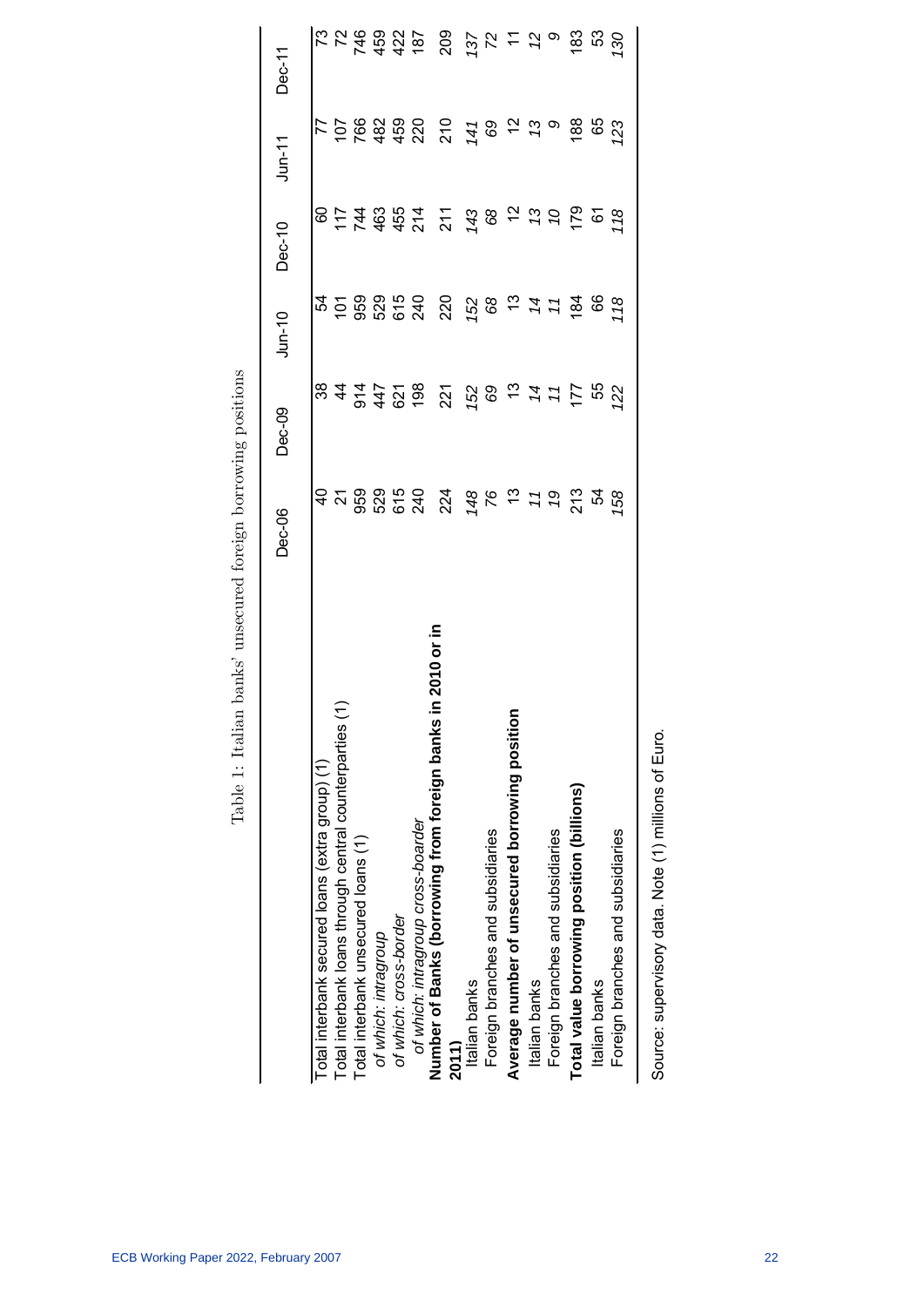|                                                 | Ξ             | ତ୍ର          | ල                     | E                       | ම                        | $\widehat{\circ}$    |
|-------------------------------------------------|---------------|--------------|-----------------------|-------------------------|--------------------------|----------------------|
|                                                 | 9034321***    | 10500000     |                       |                         |                          |                      |
| Italian Group<br>Post                           | $-16453.3***$ | $-350416.6$  | -360495.6<br>10500000 | $-2477936**$<br>8478275 | $-2482321***$<br>9408222 | 2355189**<br>4385349 |
| Italian Group * Post                            | -9001946 ***  | $-10000000*$ | $-10000000*$          | $-7146429**$            | $-8164720***$            | $-6874592*$          |
| Interbank relation                              |               |              |                       |                         |                          | $-1693587$           |
| Past share of foreign banks bonds               |               |              |                       |                         |                          |                      |
| Loan outstanding in the previous period         |               |              |                       |                         |                          |                      |
| Past level of secured extra-group position      |               |              |                       |                         |                          |                      |
| position<br>Past level of unsecured extra-group |               |              |                       |                         |                          |                      |
| Past level of Eurosystem position               |               |              |                       |                         |                          |                      |
| Past level of intra-group position              |               |              |                       |                         |                          |                      |
| Past level of Lender intra group lending        |               |              |                       |                         |                          |                      |
| Past level of Lender unsecured position         |               | z            |                       |                         |                          |                      |
| Past share of Italian banks securities          | zzzz          | z            |                       |                         |                          |                      |
| w<br>Past share of foreign high rank bank       |               | z            |                       |                         |                          |                      |
| Past share of PIGS securities                   | z             | z            |                       |                         |                          |                      |
| Past Funding gap                                |               | z            |                       |                         |                          |                      |
| Past Capital over total assets                  | z z z         | z            |                       |                         |                          |                      |
| Past Loans over total assets (t-1)              |               |              |                       |                         |                          |                      |
| Number of observations                          | 15,537        | 12,541       | 11,666                | 10,815                  | 10,815                   | 10,794               |
|                                                 |               |              |                       |                         |                          |                      |

Note: In all regressions standard errors are clustered across treated and control groups. Only banks that have been active in at least one Note: In all regressions standard errors are clustered across treated and control groups. Only banks that have been active in at least one date are included in the sample. (1) Includes dummy variables for treated group, post periods and their interaction; (2) Includes previous date are included in the sample. (1) Includes dummy variables for treated group, post periods and their interaction; (2) Includes previous characteristics for the borrower; (5) Includes previous period balance sheet characteristics for the borrower; (6) Includes the number of characteristics for the borrower; (5) Includes previous period balance sheet characteristics for the borrower; (6) Includes the number of months in which the bank has an outstanding loan from the foreign bank during the last year and the share of the previous period months in which the bank has an outstanding loan from the foreign bank during the last year and the share of the previous period period interbank position for the borrower; (3) Includes previous period interbank position for the lender; (4) Includes portfolio period interbank position for the borrower; (3) Includes previous period interbank position for the lender; (4) Includes portfolio outstanding loan with respect the total interbank position for the borrower and for the lender. outstanding loan with respect the total interbank position for the borrower and for the lender.

Table 2: Banks' unsecured position (percentage change)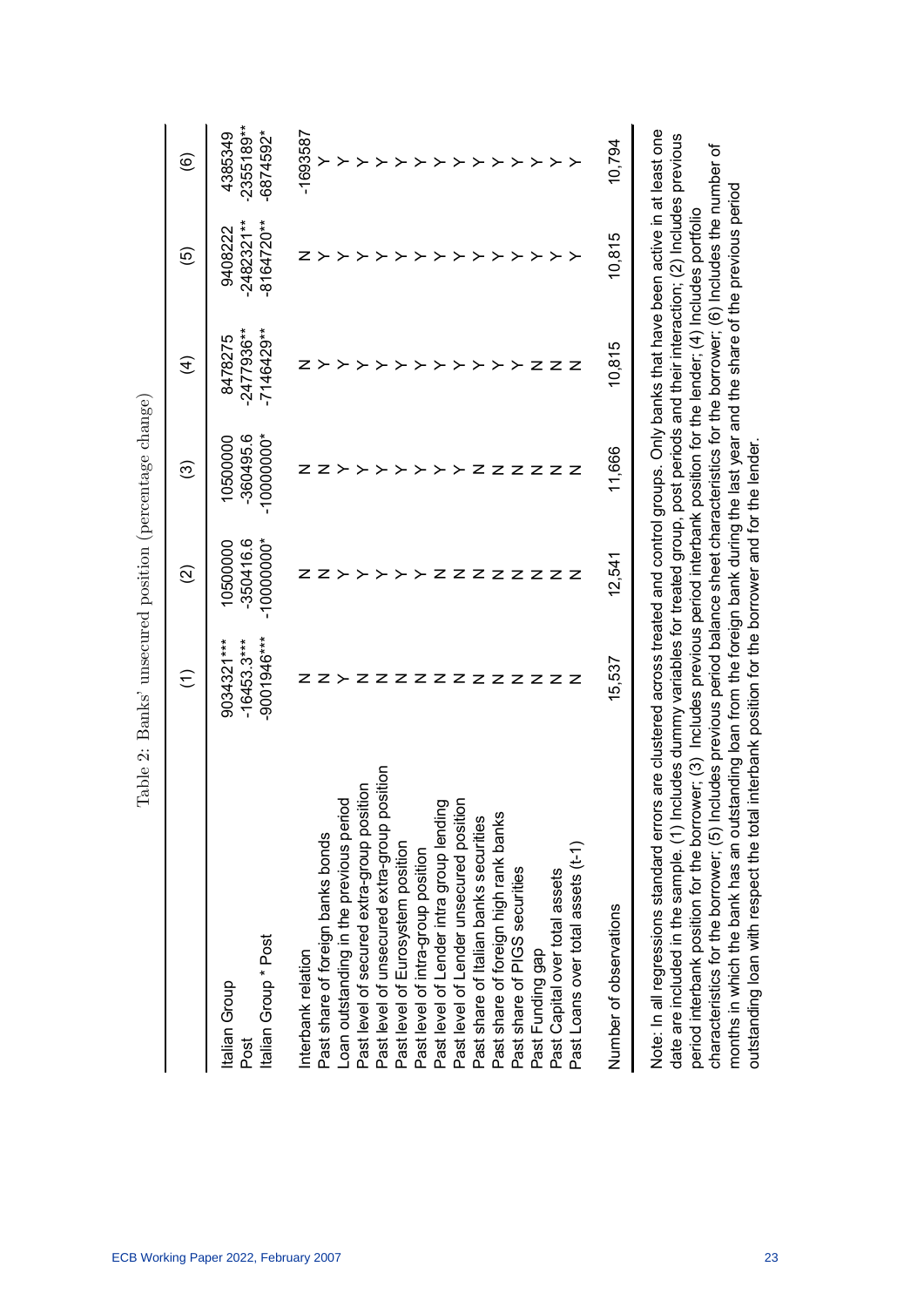|                                                                                                                                                                                                                                                                                                                                                                                                                                                 |                                                                                                                                                                                                                                                                                                                     | Table 3: Banks' unsecured position |                      |                         |                      |                      |
|-------------------------------------------------------------------------------------------------------------------------------------------------------------------------------------------------------------------------------------------------------------------------------------------------------------------------------------------------------------------------------------------------------------------------------------------------|---------------------------------------------------------------------------------------------------------------------------------------------------------------------------------------------------------------------------------------------------------------------------------------------------------------------|------------------------------------|----------------------|-------------------------|----------------------|----------------------|
|                                                                                                                                                                                                                                                                                                                                                                                                                                                 | $\widehat{\in}$                                                                                                                                                                                                                                                                                                     | $\widehat{\infty}$                 | ල                    | $\widehat{\mathcal{A}}$ | ම                    | ම                    |
| Italian Group                                                                                                                                                                                                                                                                                                                                                                                                                                   | $-0.037$                                                                                                                                                                                                                                                                                                            | $-0.227$ *                         | $-0.406***$          | $-0.381***$             | $-0.499***$          | $-0.476**$           |
| Italian Group * Post<br>Post                                                                                                                                                                                                                                                                                                                                                                                                                    | $-0.499***$<br>0.069                                                                                                                                                                                                                                                                                                | $-0.598***$<br>0.085               | $-0.498***$<br>0.062 | $-0.539***$<br>0.064    | $-0.553***$<br>0.084 | $-0.655***$<br>0.087 |
| Treatment Effect on the Treated                                                                                                                                                                                                                                                                                                                                                                                                                 | $-0.0497***$                                                                                                                                                                                                                                                                                                        | $-0.0603***$                       | $-0.0639***$         | $-0.0547***$            | $-0.0587***$         | $-0.0601***$         |
| Interbank relation                                                                                                                                                                                                                                                                                                                                                                                                                              |                                                                                                                                                                                                                                                                                                                     |                                    | z                    |                         |                      | $1.364***$           |
| Past share of foreign banks bonds                                                                                                                                                                                                                                                                                                                                                                                                               | z                                                                                                                                                                                                                                                                                                                   |                                    |                      |                         |                      |                      |
| Loan outstanding in the previous period                                                                                                                                                                                                                                                                                                                                                                                                         |                                                                                                                                                                                                                                                                                                                     |                                    |                      |                         |                      |                      |
| Past level of secured extra-group position                                                                                                                                                                                                                                                                                                                                                                                                      | z                                                                                                                                                                                                                                                                                                                   |                                    |                      |                         |                      |                      |
| position<br>Past level of unsecured extra-group                                                                                                                                                                                                                                                                                                                                                                                                 | z                                                                                                                                                                                                                                                                                                                   |                                    |                      |                         |                      |                      |
| Past level of Eurosystem position                                                                                                                                                                                                                                                                                                                                                                                                               | z                                                                                                                                                                                                                                                                                                                   |                                    |                      |                         | ⋗                    |                      |
| Past level of intra-group position                                                                                                                                                                                                                                                                                                                                                                                                              | z                                                                                                                                                                                                                                                                                                                   |                                    |                      |                         |                      |                      |
| Past level of Lender intra group lending                                                                                                                                                                                                                                                                                                                                                                                                        | z                                                                                                                                                                                                                                                                                                                   | z                                  |                      |                         | ≻                    |                      |
| Past level of Lender unsecured position                                                                                                                                                                                                                                                                                                                                                                                                         | z                                                                                                                                                                                                                                                                                                                   | z                                  |                      |                         | ≻                    |                      |
| Past share of Italian banks securities                                                                                                                                                                                                                                                                                                                                                                                                          | z                                                                                                                                                                                                                                                                                                                   |                                    | z                    |                         | ≻                    |                      |
| Past share of foreign high rank banks                                                                                                                                                                                                                                                                                                                                                                                                           | z                                                                                                                                                                                                                                                                                                                   |                                    | z                    |                         | ≻                    |                      |
| Past share of PIGS securities                                                                                                                                                                                                                                                                                                                                                                                                                   | z                                                                                                                                                                                                                                                                                                                   |                                    | z                    |                         | ≻                    |                      |
| Past Funding gap                                                                                                                                                                                                                                                                                                                                                                                                                                | z                                                                                                                                                                                                                                                                                                                   |                                    | z                    | z                       | ≻                    | ≻                    |
| Past Capital over total assets                                                                                                                                                                                                                                                                                                                                                                                                                  | z                                                                                                                                                                                                                                                                                                                   | Z Z Z Z Z Z                        | z z                  | z                       | ≻                    | ≻                    |
| Past Loans over total assets (t-1)                                                                                                                                                                                                                                                                                                                                                                                                              | z                                                                                                                                                                                                                                                                                                                   |                                    |                      | $\mathbf{z}$            | ≻                    |                      |
| Number of observations                                                                                                                                                                                                                                                                                                                                                                                                                          | 15,537                                                                                                                                                                                                                                                                                                              | 12,541                             | 11,666               | 10,815                  | 10,815               | 10,794               |
| Note: In all regressions robust standard errors are used and observations are clustered in by unit of observation. (1) Includes dummy<br>ncludes previous period interbank position for the lender; (4) Indudes portfolio characteristics for the borrower; (5) Includes previous<br>period balance sheet characteristics<br>variables for the treated group, post<br>the foreign bank during the last year<br>the borrower and for the lender. | for the borrower; (6) Indudes the number of months in which the bank has an outstanding loan from<br>and the share of the previous period outstanding loan with respect to the total interbank position for<br>periods and their interaction; (2) Includes previous period interbank position for the borrower; (3) |                                    |                      |                         |                      |                      |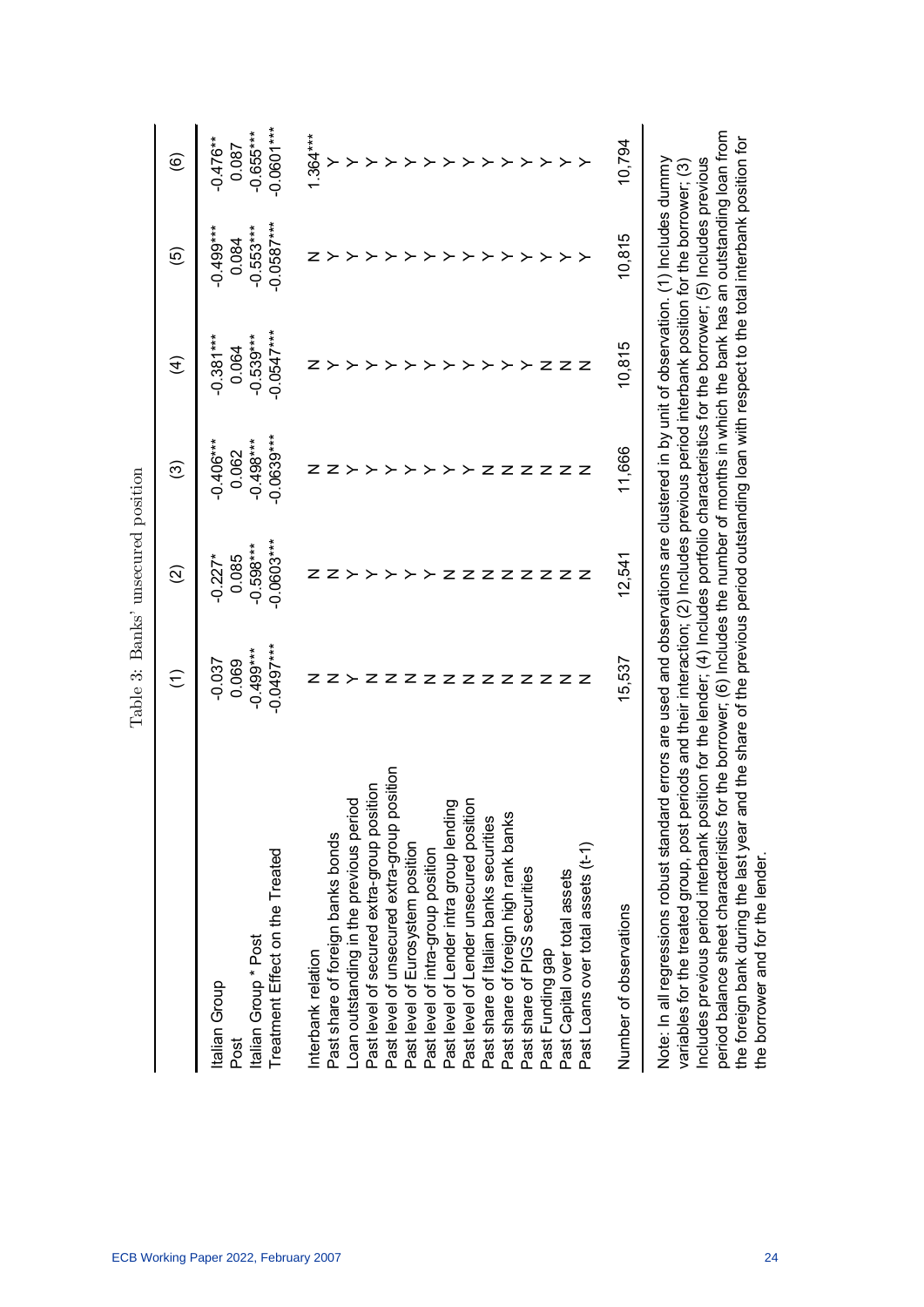| l                                                                                                    |
|------------------------------------------------------------------------------------------------------|
|                                                                                                      |
| j                                                                                                    |
|                                                                                                      |
|                                                                                                      |
|                                                                                                      |
|                                                                                                      |
|                                                                                                      |
|                                                                                                      |
| ים<br>י                                                                                              |
| ı                                                                                                    |
| ジーロー                                                                                                 |
|                                                                                                      |
| j                                                                                                    |
|                                                                                                      |
|                                                                                                      |
|                                                                                                      |
|                                                                                                      |
| ;<br>;<br>;                                                                                          |
|                                                                                                      |
|                                                                                                      |
| )<br>}<br>}                                                                                          |
|                                                                                                      |
|                                                                                                      |
| ソンス                                                                                                  |
|                                                                                                      |
|                                                                                                      |
| ĺ                                                                                                    |
|                                                                                                      |
| į                                                                                                    |
| ֖֧֖֧֚֚֚֚֚֚֚֚֚֚֚֚֚֓֝֝֝֓֝֓֕֓֕֓֝֬֝֟֓֬֝֬֝֬֝֬֝֓֬֝֬֝֬֝֬֝֬֝֬֝֓<br>֧֖֖֖֖֖֖֚֚֚֚֚֝֩֩֩֩֓֝֬֝֓֝֬֝֬֝֓֝֝֟<br>j<br>i |
| l                                                                                                    |

|                                                                                                                                                                                                                                                                                                                                                                                                                                                                                                                                                      | Ξ                                                                                                                                                                                                   | $\widehat{\infty}$          | ල                          | $\widehat{\mathcal{A}}$    | ම                          | ම                           |
|------------------------------------------------------------------------------------------------------------------------------------------------------------------------------------------------------------------------------------------------------------------------------------------------------------------------------------------------------------------------------------------------------------------------------------------------------------------------------------------------------------------------------------------------------|-----------------------------------------------------------------------------------------------------------------------------------------------------------------------------------------------------|-----------------------------|----------------------------|----------------------------|----------------------------|-----------------------------|
| Italian Group<br>Post                                                                                                                                                                                                                                                                                                                                                                                                                                                                                                                                | 0.224<br>0.117                                                                                                                                                                                      | 0.186<br>$0.239*$           | $-0.311**$<br>0.07         | $-0.195$<br>0.049          | $-0.353***$<br>0.065       | 0.113<br>0.21               |
| Treatment Effect on the Treated<br>Italian Group * Post                                                                                                                                                                                                                                                                                                                                                                                                                                                                                              | $-0.0646***$<br>$-0.668***$                                                                                                                                                                         | $-0.0656***$<br>$-0.653***$ | $-0.0721***$<br>$-0.51***$ | $0.0192***$<br>$-0.504***$ | $0.0183***$<br>$-0.517***$ | $-0.0601***$<br>$-0.845***$ |
| Interbank relation                                                                                                                                                                                                                                                                                                                                                                                                                                                                                                                                   |                                                                                                                                                                                                     |                             |                            |                            |                            | $0.554***$                  |
| Past share of foreign banks bonds                                                                                                                                                                                                                                                                                                                                                                                                                                                                                                                    |                                                                                                                                                                                                     |                             |                            |                            |                            |                             |
| Loan outstanding in the previous period                                                                                                                                                                                                                                                                                                                                                                                                                                                                                                              |                                                                                                                                                                                                     |                             |                            |                            |                            |                             |
| Past level of secured extra-group position                                                                                                                                                                                                                                                                                                                                                                                                                                                                                                           |                                                                                                                                                                                                     |                             |                            |                            |                            |                             |
| Past level of unsecured extra-group position                                                                                                                                                                                                                                                                                                                                                                                                                                                                                                         |                                                                                                                                                                                                     |                             |                            |                            |                            |                             |
| Past level of Eurosystem position                                                                                                                                                                                                                                                                                                                                                                                                                                                                                                                    | z                                                                                                                                                                                                   |                             |                            |                            |                            |                             |
| Past level of intra-group position                                                                                                                                                                                                                                                                                                                                                                                                                                                                                                                   | z                                                                                                                                                                                                   |                             |                            |                            |                            |                             |
| Past level of Lender intra group lending                                                                                                                                                                                                                                                                                                                                                                                                                                                                                                             | z                                                                                                                                                                                                   | z                           |                            |                            |                            |                             |
| Past level of Lender unsecured position                                                                                                                                                                                                                                                                                                                                                                                                                                                                                                              | z                                                                                                                                                                                                   | z                           |                            |                            |                            |                             |
| Past share of Italian banks securities                                                                                                                                                                                                                                                                                                                                                                                                                                                                                                               | z                                                                                                                                                                                                   | z                           |                            |                            |                            |                             |
| Past share of foreign high rank banks                                                                                                                                                                                                                                                                                                                                                                                                                                                                                                                | z                                                                                                                                                                                                   | z z                         | z                          |                            |                            |                             |
| Past share of PIGS securities                                                                                                                                                                                                                                                                                                                                                                                                                                                                                                                        | z                                                                                                                                                                                                   |                             | z                          |                            |                            |                             |
| Past Funding gap                                                                                                                                                                                                                                                                                                                                                                                                                                                                                                                                     | z                                                                                                                                                                                                   | z z z                       | z                          | z                          |                            | ≻                           |
| Past Capital over total assets                                                                                                                                                                                                                                                                                                                                                                                                                                                                                                                       | z z                                                                                                                                                                                                 |                             | z                          | z                          |                            |                             |
| Past Loans over total assets (t-1)                                                                                                                                                                                                                                                                                                                                                                                                                                                                                                                   |                                                                                                                                                                                                     |                             | z                          | z                          |                            |                             |
| Number of observations                                                                                                                                                                                                                                                                                                                                                                                                                                                                                                                               | 15,537                                                                                                                                                                                              | 12,541                      | 11,666                     | 10,815                     | 10,815                     | 10,794                      |
| noludes previous period interbank position for the lender; (4) Includes portfolio characteristics for the borrower; (5) Includes previous<br>variables for treated group, post periods and their interaction; (2) Includes previous period interbank position for the borrower; (3)<br>Note: In all regression robust standard errors are used and observation are clustered in unit of observation. (1) Includes dummy<br>from the foreign bank during the last y<br>period balance sheet characteristics t<br>for the borrower and for the lender. | ear and the share of the previous period outstanding loan with respect the total interbank position<br>or the borrower; (6) Includes the number of months in which the bank has an outstanding loan |                             |                            |                            |                            |                             |

ECB Working Paper 2022, February 2007 25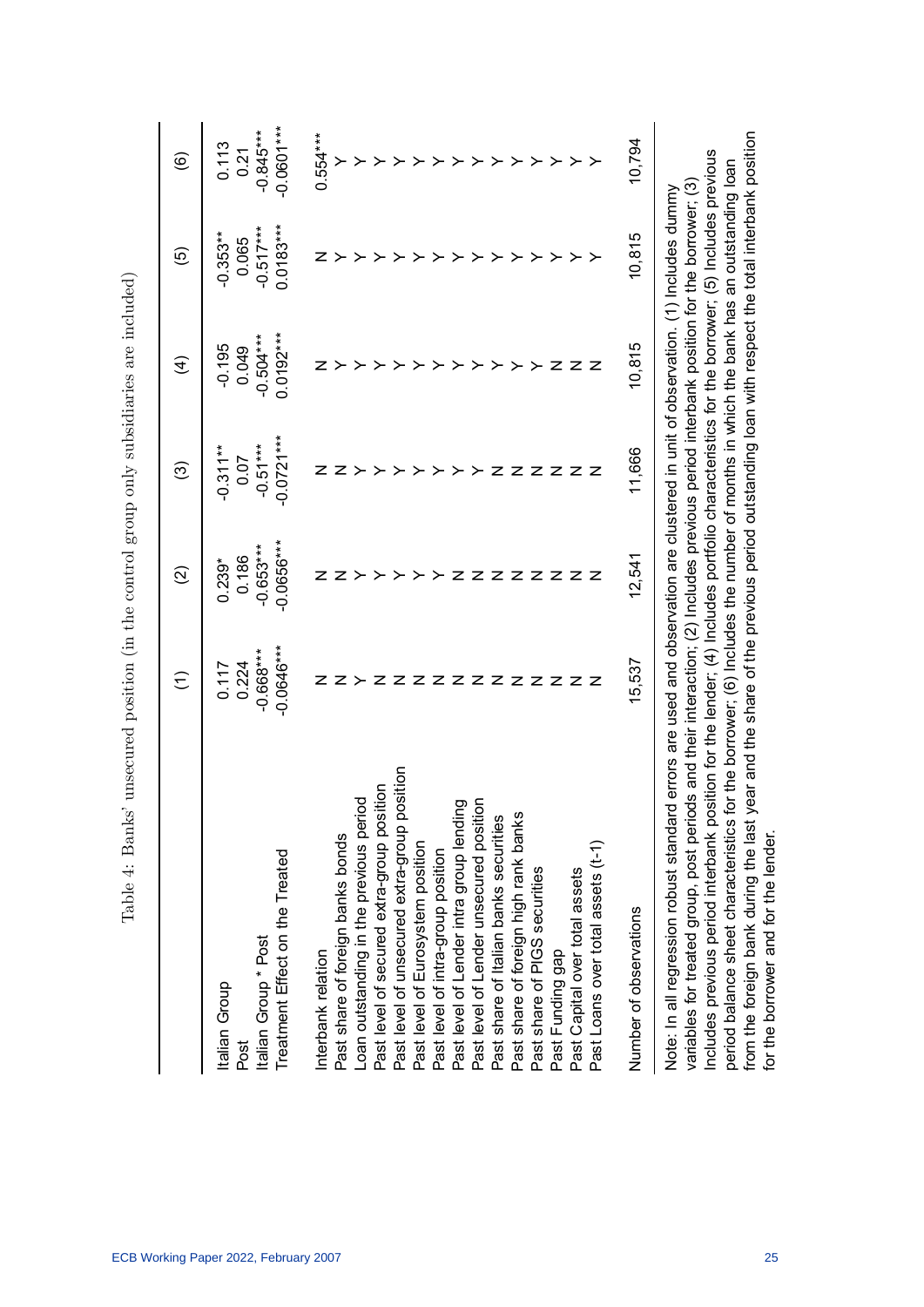|                                                                                                                                                                                                                                                                                                                                                                                                                                                                                                                                                                                                  | Lender from non<br>core countries (1) |                                               | Lender from core<br>countries (2)                 |                                           |                                 | borrowers belonging to non-core<br>Control groups includes only<br>country banking group (3)                                                                                                                                                                                                                                                                                                                                                                                                                                                                                                                                                                                                                                                                                                          |                                              | Control groups includes only<br>borrowers belonging to core<br>country banking group (4) | Borrowers with higher<br>share of capital over<br>total assets (5) |                               |
|--------------------------------------------------------------------------------------------------------------------------------------------------------------------------------------------------------------------------------------------------------------------------------------------------------------------------------------------------------------------------------------------------------------------------------------------------------------------------------------------------------------------------------------------------------------------------------------------------|---------------------------------------|-----------------------------------------------|---------------------------------------------------|-------------------------------------------|---------------------------------|-------------------------------------------------------------------------------------------------------------------------------------------------------------------------------------------------------------------------------------------------------------------------------------------------------------------------------------------------------------------------------------------------------------------------------------------------------------------------------------------------------------------------------------------------------------------------------------------------------------------------------------------------------------------------------------------------------------------------------------------------------------------------------------------------------|----------------------------------------------|------------------------------------------------------------------------------------------|--------------------------------------------------------------------|-------------------------------|
|                                                                                                                                                                                                                                                                                                                                                                                                                                                                                                                                                                                                  | ම                                     | $\widehat{C}$                                 | ම                                                 | $\widehat{C}$                             | <u>ම</u>                        | $\widehat{C}$                                                                                                                                                                                                                                                                                                                                                                                                                                                                                                                                                                                                                                                                                                                                                                                         | $\circlede$                                  | $\widehat{C}$                                                                            | $\circlede$                                                        | $\widehat{C}$                 |
| Treatment Effect on the Treated<br>Italian Group * Post<br>Italian Group<br>Post                                                                                                                                                                                                                                                                                                                                                                                                                                                                                                                 | 0.198<br>0.836<br>$-1.219*$<br>f,     | $-0.452$<br>0.615<br>$-0.787$<br>$\mathbf{I}$ | $-0.108***$<br>$0.19***$<br>0.123<br>0.17         | $0.121***$<br>$0.221**$<br>0.186<br>0.197 | $-1.027**$<br>0.589<br>$-0.021$ | $-1.046$<br>0.749<br>0.619                                                                                                                                                                                                                                                                                                                                                                                                                                                                                                                                                                                                                                                                                                                                                                            | $-0.074***$<br>$-0.595***$<br>0.028<br>0.161 | $0.092***$<br>$-0.613***$<br>$0.527***$<br>0.151                                         | $-0.89**$<br>$-0.459$<br>0.443                                     | $-0.599$<br>$-0.413$<br>0.153 |
| Interbank relation                                                                                                                                                                                                                                                                                                                                                                                                                                                                                                                                                                               |                                       | z                                             |                                                   |                                           |                                 |                                                                                                                                                                                                                                                                                                                                                                                                                                                                                                                                                                                                                                                                                                                                                                                                       |                                              |                                                                                          |                                                                    |                               |
| Past share of foreign banks bonds                                                                                                                                                                                                                                                                                                                                                                                                                                                                                                                                                                |                                       |                                               |                                                   |                                           |                                 |                                                                                                                                                                                                                                                                                                                                                                                                                                                                                                                                                                                                                                                                                                                                                                                                       |                                              |                                                                                          |                                                                    |                               |
| Loan outstanding in the previous period                                                                                                                                                                                                                                                                                                                                                                                                                                                                                                                                                          |                                       |                                               |                                                   |                                           |                                 |                                                                                                                                                                                                                                                                                                                                                                                                                                                                                                                                                                                                                                                                                                                                                                                                       |                                              |                                                                                          |                                                                    |                               |
| Past level of secured extra-group position                                                                                                                                                                                                                                                                                                                                                                                                                                                                                                                                                       |                                       | ≻                                             | z                                                 |                                           |                                 |                                                                                                                                                                                                                                                                                                                                                                                                                                                                                                                                                                                                                                                                                                                                                                                                       | z                                            |                                                                                          |                                                                    |                               |
| Past level of unsecured extra-group position                                                                                                                                                                                                                                                                                                                                                                                                                                                                                                                                                     | ZZZZZZZZZZZ                           | ≻                                             |                                                   |                                           | z                               |                                                                                                                                                                                                                                                                                                                                                                                                                                                                                                                                                                                                                                                                                                                                                                                                       |                                              |                                                                                          | z                                                                  |                               |
| Past level of Eurosystem position                                                                                                                                                                                                                                                                                                                                                                                                                                                                                                                                                                |                                       | ≻                                             | Z Z Z Z Z Z Z Z Z Z                               |                                           | z                               |                                                                                                                                                                                                                                                                                                                                                                                                                                                                                                                                                                                                                                                                                                                                                                                                       |                                              |                                                                                          | z                                                                  | ≻                             |
| Past level of intra-group position                                                                                                                                                                                                                                                                                                                                                                                                                                                                                                                                                               |                                       | ≻                                             |                                                   |                                           | z                               |                                                                                                                                                                                                                                                                                                                                                                                                                                                                                                                                                                                                                                                                                                                                                                                                       | z                                            | ≻                                                                                        | ZZZZ                                                               | ≻                             |
| Past level of Lender intra group lending                                                                                                                                                                                                                                                                                                                                                                                                                                                                                                                                                         |                                       | ≻                                             |                                                   |                                           |                                 |                                                                                                                                                                                                                                                                                                                                                                                                                                                                                                                                                                                                                                                                                                                                                                                                       |                                              | ≻                                                                                        |                                                                    | ≻                             |
| Past level of Lender unsecured position                                                                                                                                                                                                                                                                                                                                                                                                                                                                                                                                                          |                                       | ≻                                             |                                                   |                                           | zzz                             |                                                                                                                                                                                                                                                                                                                                                                                                                                                                                                                                                                                                                                                                                                                                                                                                       | zzz                                          |                                                                                          |                                                                    |                               |
| Past share of Italian banks securities                                                                                                                                                                                                                                                                                                                                                                                                                                                                                                                                                           |                                       | ≻                                             |                                                   |                                           |                                 |                                                                                                                                                                                                                                                                                                                                                                                                                                                                                                                                                                                                                                                                                                                                                                                                       |                                              |                                                                                          |                                                                    | ≻                             |
| Past share of foreign high rank banks                                                                                                                                                                                                                                                                                                                                                                                                                                                                                                                                                            |                                       | ≻                                             |                                                   |                                           | z                               | ≻                                                                                                                                                                                                                                                                                                                                                                                                                                                                                                                                                                                                                                                                                                                                                                                                     | z                                            | ≻                                                                                        | z                                                                  | ≻                             |
| Past share of PIGS securities                                                                                                                                                                                                                                                                                                                                                                                                                                                                                                                                                                    |                                       | ≻                                             |                                                   |                                           |                                 | ≻                                                                                                                                                                                                                                                                                                                                                                                                                                                                                                                                                                                                                                                                                                                                                                                                     |                                              | ≻                                                                                        |                                                                    | ≻                             |
| Past Funding gap                                                                                                                                                                                                                                                                                                                                                                                                                                                                                                                                                                                 |                                       |                                               |                                                   |                                           | zzzz                            | ≻                                                                                                                                                                                                                                                                                                                                                                                                                                                                                                                                                                                                                                                                                                                                                                                                     | ZZZZ                                         |                                                                                          | z z z z                                                            | ≻                             |
| Past Capital over total assets                                                                                                                                                                                                                                                                                                                                                                                                                                                                                                                                                                   |                                       |                                               |                                                   |                                           |                                 | ≻                                                                                                                                                                                                                                                                                                                                                                                                                                                                                                                                                                                                                                                                                                                                                                                                     |                                              | ≻                                                                                        |                                                                    | ≻                             |
| Past Loans over total assets (t-1)                                                                                                                                                                                                                                                                                                                                                                                                                                                                                                                                                               |                                       |                                               |                                                   |                                           |                                 |                                                                                                                                                                                                                                                                                                                                                                                                                                                                                                                                                                                                                                                                                                                                                                                                       |                                              |                                                                                          |                                                                    |                               |
| Number of observations                                                                                                                                                                                                                                                                                                                                                                                                                                                                                                                                                                           | 1,199                                 | 844                                           | 7,165                                             | 5,066                                     | 13,130                          | 9,261                                                                                                                                                                                                                                                                                                                                                                                                                                                                                                                                                                                                                                                                                                                                                                                                 | 15,215                                       | 10,698                                                                                   | 7,008                                                              | 531<br>6                      |
| The sample includes only lenders domiciled is in core EURO country (Austria, Belgium, Finland, France, Germany, Luxembourg); (3) The sample includes only borrower's domiciled in Italy or<br>Note: In all regressions robust standard errors are used<br>significance is higher than 1 per cent. (1) The sample in<br>(Austria, Belgium, Finland, France, Germany, Luxembu<br>variables for the treatmented group, the post-treatment<br>nteraction, previous period interbank position for the bo<br>in a non core EURO country (Greece, Cyprus, Croatia,<br>characteristics for the borrower. |                                       |                                               | reland, Malta, Spain, Portugal and Slovenia); (4) |                                           |                                 | rg); (5) the treated group includes only Italian banks belonging to the last quartile in term of capital over total assets; (6) Includes dummy<br>ocludes only lenders domiciled is in non core EURO country (Greece, Cyprus, Croatia, Ireland, Malta, Spain, Portugal and Slovenia); (2)<br>and observation are clustered in unit of observation. We report the treatment effect on the treated only when the interaction term's<br>The sample includes only borrower's domiciled in Italy or in a core EURO country<br>periods and their interaction; (7) the specification of the model includes dummy variables for treated group, post periods and their<br>rrower, previous period interbank position for the lender, portfolio characteristics for the borrower, previous period balance sheet |                                              |                                                                                          |                                                                    |                               |

Table 5: Estimation on different subsamples Table 5: Estimation on different subsamples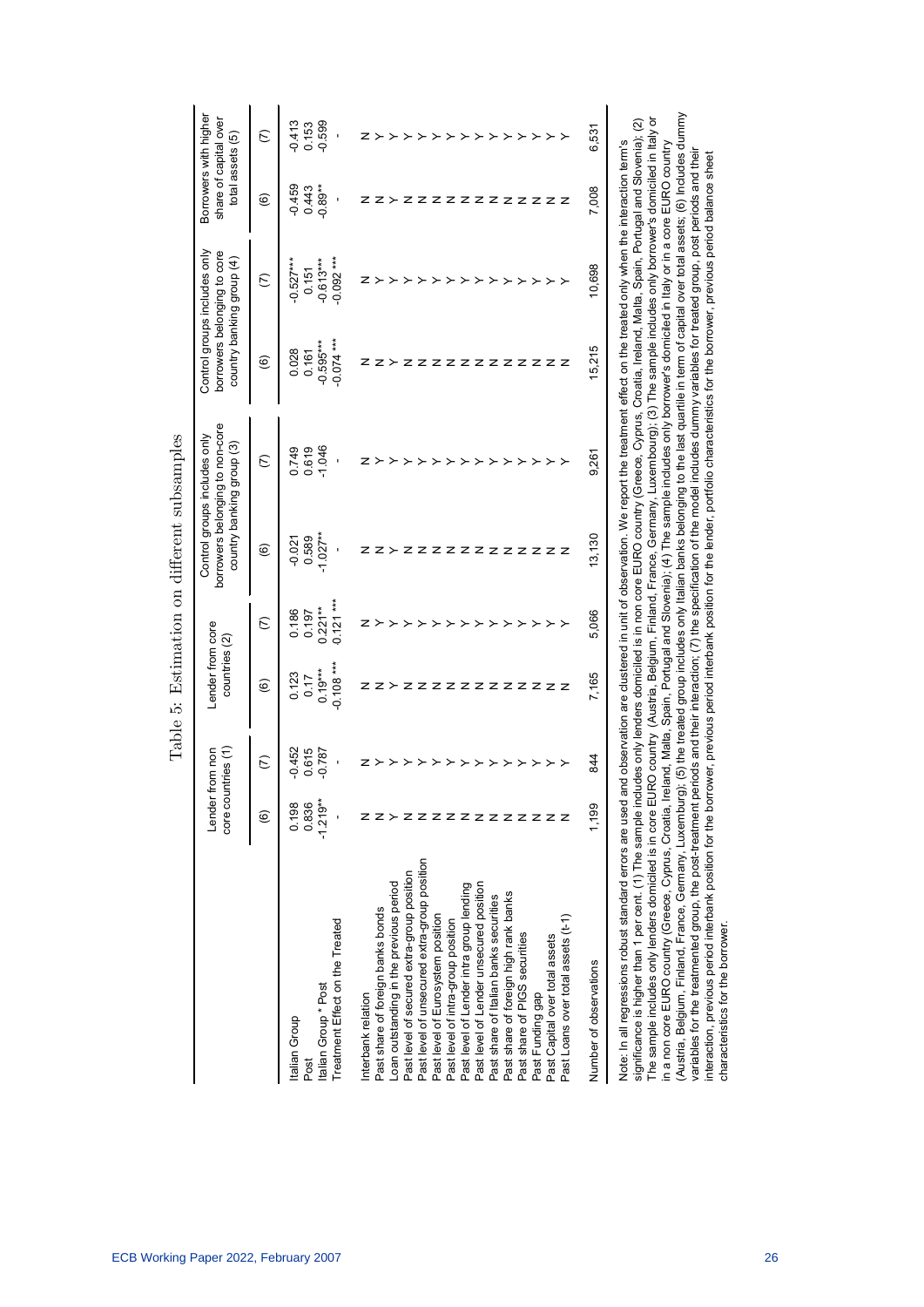|                                              |             | Banks with outstanding loan<br>positions with less than 6<br>months of duration (1) |             | Banks with outstanding loan<br>positions with more than 6<br>months of duration (1) |
|----------------------------------------------|-------------|-------------------------------------------------------------------------------------|-------------|-------------------------------------------------------------------------------------|
|                                              | (2)         | (3)                                                                                 | (2)         | (3)                                                                                 |
| Italian Group                                | $-0.116$    | 0.053                                                                               | $-0.171$    | $-1.393**$                                                                          |
| Post                                         | $0.274*$    | $0.459***$                                                                          | $-1.492***$ | $-2.276***$                                                                         |
| Italian Group * Post                         | $-0.488***$ | $-0.655***$                                                                         | $-0.344$    | 0.387                                                                               |
| <b>Treatment Effect on the Treated</b>       | $-0.0395**$ | $-0.1039***$                                                                        | $-0.0277$   | $-0.0848$                                                                           |
| Interbank relation                           | N           | N                                                                                   | N           | N                                                                                   |
| Past share of foreign banks bonds            | N           | Υ                                                                                   | N           | Y                                                                                   |
| Loan outstanding in the previous period      | Y           | Y                                                                                   | Y           | Υ                                                                                   |
| Past level of secured extra-group position   | N           | Υ                                                                                   | N           | Υ                                                                                   |
| Past level of unsecured extra-group position | N           | Y                                                                                   | N           | Υ                                                                                   |
| Past level of Eurosystem position            | N           | Υ                                                                                   | N           | Υ                                                                                   |
| Past level of intra-group position           | N           | Υ                                                                                   | N           | Υ                                                                                   |
| Past level of Lender intra group lending     | N           | Υ                                                                                   | N           | Υ                                                                                   |
| Past level of Lender unsecured position      | N           | Y                                                                                   | N           | Υ                                                                                   |
| Past share of Italian banks securities       | N           | Υ                                                                                   | N           | Υ                                                                                   |
| Past share of foreign high rank banks        | N           | Υ                                                                                   | N           | Υ                                                                                   |
| Past share of PIGS securities                | N           | Y                                                                                   | N           | Υ                                                                                   |
| Past Funding gap                             | N           | Y                                                                                   | N           | Y                                                                                   |
| Past Capital over total assets               | N           | Υ                                                                                   | N           | Υ                                                                                   |
| Past Loans over total assets (t-1)           | N           | Y                                                                                   | N           | Υ                                                                                   |
| Number of observations                       | 15,537      | 12,541                                                                              | 11,666      | 10,815                                                                              |

Table 6: Estimation subsampling banks based on the duration of the outstanding lending position

Note: In all regressions robust standard errors are used and observations are clustered in unit of observation. (1) The reference date is June 20th 2011; (2) Includes dummy variables for the treatmented group, posttreatment period and their interaction; (3) Includes dummy variables for treatmentted group, the post-treatment periods and their interaction, previous period interbank position for the borrower, previous period interbank position for the lender, portfolio characteristics for the borrower, previous period balance sheet characteristics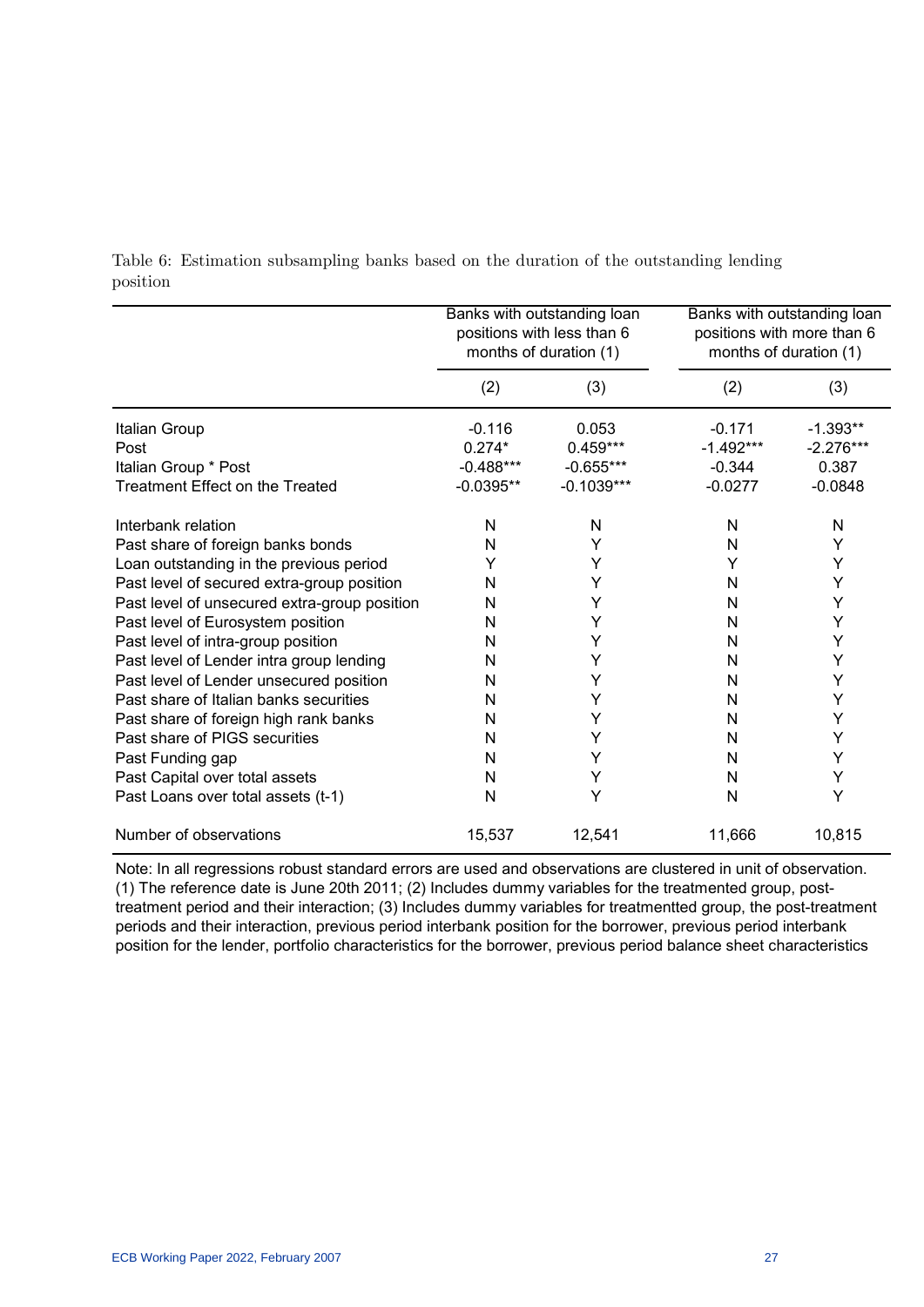|                                                                                             |                      | Banks belonging to<br>Italian banking | Banks belonging to<br>foreign banking |                | t-test             |                |
|---------------------------------------------------------------------------------------------|----------------------|---------------------------------------|---------------------------------------|----------------|--------------------|----------------|
|                                                                                             |                      | groups                                | groups                                |                |                    | $\frac{11}{2}$ |
| Total secured borrowing                                                                     | Unmatched<br>Matched | 0.16<br>0.22                          |                                       | 0.04<br>0.01   | 0.83<br>2.03       | 0.408<br>0.044 |
| Total unsecured borrowing                                                                   | Unmatched<br>Matched | 0.49<br>0.42                          |                                       | 1.13<br>0.37   | 0.22<br>$-2.02$    | 0.045<br>0.824 |
| Total borrowing from Eurosystem                                                             | Unmatched<br>Matched | 0.00<br>0.00                          |                                       | 0.00<br>0.00   | $0.77$<br>0.71     | 0.866<br>0.480 |
| Share of assets issued from banks of core<br>countries over total assets(1)                 | Unmatched<br>Matched | 1.23<br>0.92                          |                                       | 0.49<br>4.65   | 1.15<br>$-2.17$    | 0.253<br>0.031 |
| Share of assets issued from italian banks over<br>total assets                              | Unmatched<br>Matched | 31.42<br>36.89                        |                                       | 61.73<br>16.22 | 4.20<br>2.48       | 0.000<br>0.014 |
| Share of government bonds issued by Ireland,<br>Italy, Spain and Portugal over total assets | Unmatched<br>Matched | 42.22<br>46.94                        |                                       | 16.64<br>15.64 | 4.79<br>6.13       | 0.000<br>0.000 |
| Retail funding over total assets                                                            | Unmatched<br>Matched | 58.80<br>60.91                        |                                       | 80.20<br>50.65 | $-5.36$<br>4.04    | 0.000<br>0.000 |
| Capital over total assets                                                                   | Unmatched<br>Matched | 7.99<br>7.27                          |                                       | 3.82<br>6.30   | 1.50<br>3.54       | 0.135<br>0.000 |
| Loans over total assets                                                                     | Unmatched<br>Matched | 81.19<br>80.54                        |                                       | 84.58<br>81.29 | $-1.04$<br>$-0.26$ | 0.793<br>0.301 |
| Bad loans over total assets                                                                 | Unmatched<br>Matched | 36.64<br>36.79                        |                                       | 36.05<br>35.23 | 0.58<br>0.40       | 0.688<br>0.560 |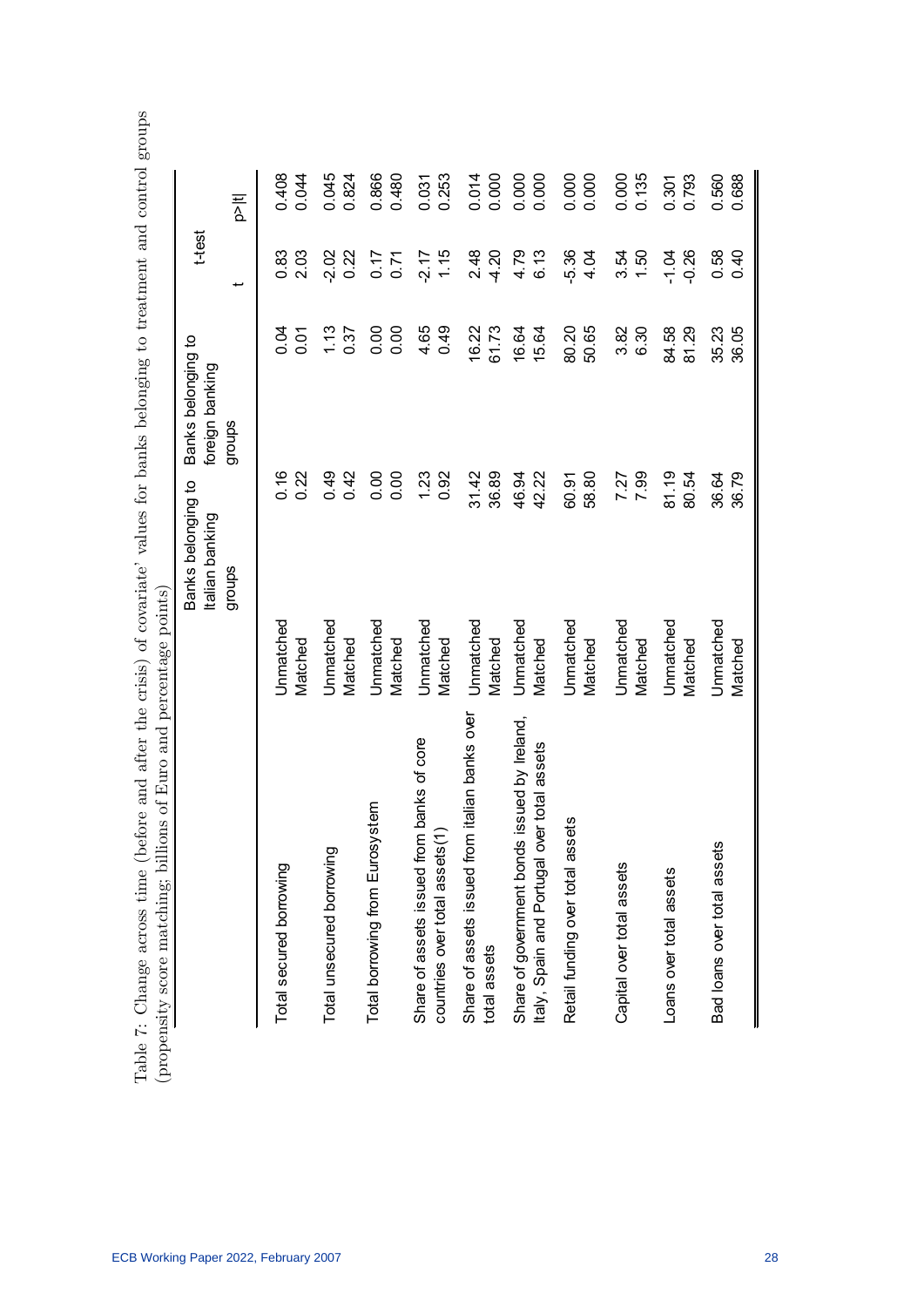|                                              | Ξ            | ତ୍ର          | ဴ            | $\widehat{\mathcal{A}}$ | ම           |
|----------------------------------------------|--------------|--------------|--------------|-------------------------|-------------|
| Treatment Effect on the Treated              | $-0.0527***$ | $-0.0774***$ | $-0.0803***$ | $-0.0658***$            | $-0.065***$ |
| Loan outstanding in the previous period      |              |              |              |                         |             |
| Past level of secured extra-group position   |              |              |              |                         |             |
| Past level of unsecured extra-group position |              |              |              |                         |             |
| position<br>Past level of Eurosystem         |              |              |              |                         |             |
| Past level of intra-group position           |              |              |              |                         |             |
| Past level of Lender intra group lending     |              |              |              |                         |             |
| Past level of Lender unsecured position      |              |              |              |                         |             |
| Past share of Italian banks securities       |              |              |              |                         |             |
| rank banks<br>Past share of foreign high     |              |              |              |                         |             |
| Past share of PIGS securities                |              |              |              |                         |             |
| Past share of foreign banks bonds            |              |              |              |                         |             |
| Past Funding gap                             |              |              |              |                         |             |
| Past Capital over total assets               |              | z            |              |                         |             |
| Past Loans over total assets (t-1            |              |              | z            |                         |             |
| Number of observations                       | 7,985        | 7,985        | 3,623        | 3,459                   | 3,459       |

Table 8: Propensity score matched DID estimate (linear probability models) Table 8: Propensity score matched DID estimate (linear probability models)

dummy variables for the treatment group, the post-treatments periods and the interaction between these two dummies; (2)<br>Includes previous month interbank position for the borrower; (3) Includes previous month interbank pos Includes previous month interbank position for the borrower; (3) Includes previous month interbank position for the lender (4) Includes portfolio characteristics for the borrower; (5) Includes previous month balance sheet characteristics for the borrower. Note: In all regressions robust standard errors are used and observations are clustered in unit of observation. (1) Includes dummy variables for the treatment group, the post-treatments periods and the interaction between these two dummies; (2) Note: In all regressions robust standard errors are used and observations are clustered in unit of observation. (1) Includes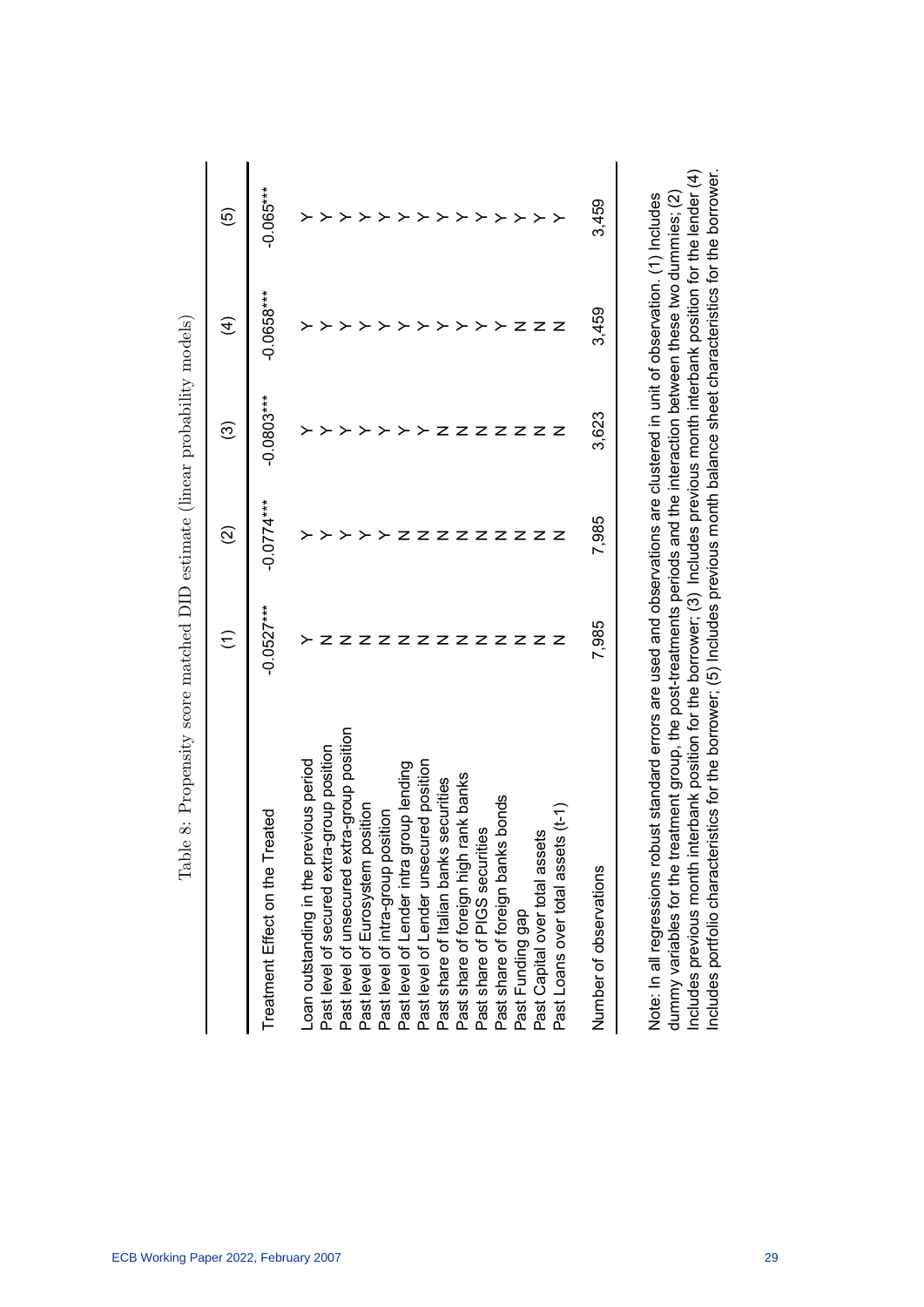|                                                                                                                                                                                                                                                             | $\widehat{\cdot}$      | $\widehat{\infty}$        | ල                      | $\widehat{\mathcal{A}}$ | ම                      |
|-------------------------------------------------------------------------------------------------------------------------------------------------------------------------------------------------------------------------------------------------------------|------------------------|---------------------------|------------------------|-------------------------|------------------------|
| Italian Group                                                                                                                                                                                                                                               | $0.3164***$            | $-0.1723$                 | $-0.2607*$             | $-0.2238$               | $-0.4718***$           |
| Italian Group * Post<br>Post                                                                                                                                                                                                                                | $-0.7865***$<br>0.1677 | $-0.8623***$<br>$0.2365*$ | $-0.6967***$<br>0.0788 | $-0.6681***$<br>0.0496  | $-0.7558***$<br>0.0884 |
| Treatment Effect on the Treated                                                                                                                                                                                                                             | $-0.088***$            | $-0.09***$                | $-0.073***$            | $-0.073***$             | $-0.082***$            |
| Loan outstanding in the previous period                                                                                                                                                                                                                     |                        |                           |                        |                         |                        |
| Past level of secured extra-group position                                                                                                                                                                                                                  |                        |                           |                        |                         |                        |
| Past level of unsecured extra-group position                                                                                                                                                                                                                |                        |                           |                        |                         |                        |
| Past level of Eurosystem position                                                                                                                                                                                                                           |                        |                           |                        |                         |                        |
| Past level of intra-group position<br>Past level of Lender intra group l                                                                                                                                                                                    |                        |                           |                        |                         |                        |
| group lending                                                                                                                                                                                                                                               |                        |                           |                        |                         |                        |
| Past level of Lender unsecured position                                                                                                                                                                                                                     |                        |                           |                        |                         |                        |
| Past share of Italian banks securities                                                                                                                                                                                                                      |                        |                           |                        |                         |                        |
| Past share of foreign high rank banks                                                                                                                                                                                                                       |                        |                           |                        |                         |                        |
| Past share of PIGS securities                                                                                                                                                                                                                               |                        |                           |                        |                         |                        |
| s bonds<br>Past share of foreign bank                                                                                                                                                                                                                       |                        |                           |                        |                         |                        |
| Past Funding gap                                                                                                                                                                                                                                            |                        |                           |                        | z                       |                        |
| Past Capital over total assets                                                                                                                                                                                                                              |                        | z                         | z                      | z                       |                        |
| Past Loans over total assets (t-1)                                                                                                                                                                                                                          |                        |                           |                        | z                       |                        |
| Number of observations                                                                                                                                                                                                                                      | 7,985                  | 7,985                     | 3,623                  | 3,459                   | 3,459                  |
| dummy variables for treated group, post periods and their interaction; (2) Includes previous month interbank position for the<br>Note: In all regression robust standard errors are used and observation are clustered in unit of observation. (1) Includes |                        |                           |                        |                         |                        |

probability models) Table 9: Propencity score matched DID estimate (non-linear probability models) J.  $^{atchod}$  DID  $_{actimata}$  (non-lin  $\frac{1}{2}$  $T<sub>ab</sub>$ le  $0$ : Pro

borrower; (3) Includes previous month interbank position for the lender (4) Includes portfolio characteristics for the borrower;<br>(5) Includes previous month balance sheet characteristics for the borrower. borrower; (3) Includes previous month interbank position for the lender (4) Includes portfolio characteristics for the borrower; (5) Includes previous month balance sheet characteristics for the borrower. ᅙ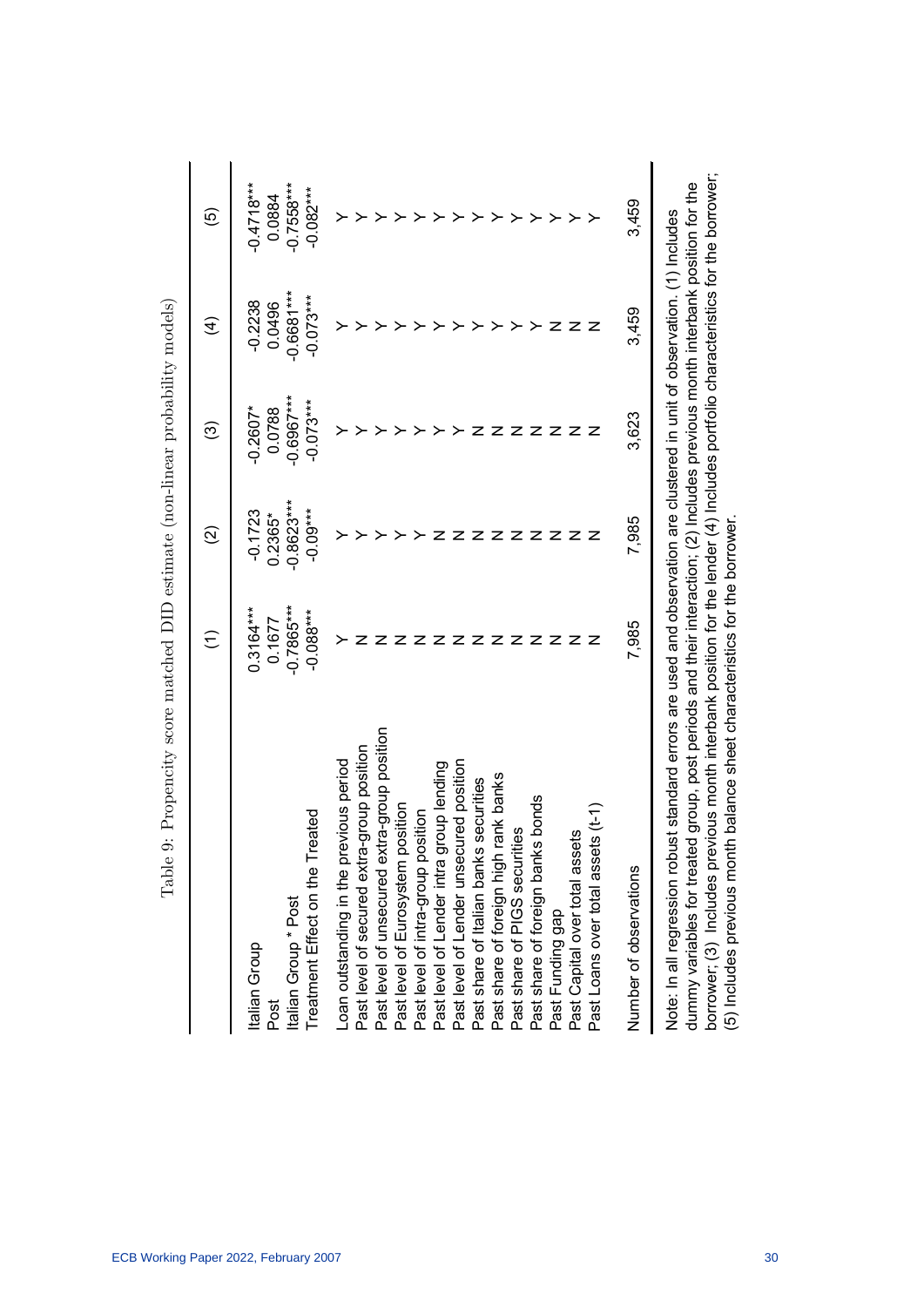|                                                                                                                                                                                                                                                                                                                                                                                                                                                                                                                                                                                             | $\widehat{\cdot}$                            | $\widehat{\infty}$             | ල                         | E                      | ම                         |
|---------------------------------------------------------------------------------------------------------------------------------------------------------------------------------------------------------------------------------------------------------------------------------------------------------------------------------------------------------------------------------------------------------------------------------------------------------------------------------------------------------------------------------------------------------------------------------------------|----------------------------------------------|--------------------------------|---------------------------|------------------------|---------------------------|
| Treatment Effect on the Treated<br>Italian Group<br>s.e.<br>Post                                                                                                                                                                                                                                                                                                                                                                                                                                                                                                                            | $-0.047$<br>0.007                            | $-0.086$<br>0.007<br>ı         | 0.008<br>$-0.031$         | $-0.045$<br>0.008<br>ı | $-0.137$<br>0.008         |
| Past level of unsecured extra-group position<br>Past level of secured extra-group position<br>Loan outstanding in the previous period<br>Past level of Lender unsecured position<br>Past level of intra-group position<br>Past level of Lender intra group lending<br>Past share of foreign high rank banks<br>Past share of PIGS securities<br>Past share of Italian banks securities<br>Past share of foreign banks bonds<br>Past level of Eurosystem position<br>$ssets(t-1)$<br>Past Capital over total assets<br>Number of observations<br>Past Loans over total a<br>Past Funding gap | 9,913<br>ΖZ<br>$\mathbf{z}$<br>z<br>z<br>z z | 9,913<br>ZZ<br>z z<br>z z<br>z | 9,878<br>z<br>z<br>z<br>z | 9,343<br>ZZZ           | 9,343<br>≻<br>≻<br>≻<br>≻ |
| Includes previous period interbank position for the borrower; (3) Includes previous period interbank position for the lender;<br>dummy variables for the treatment group, the post-treatments periods and the interaction between these two dummies; (2)<br>Note: In all regressions robust standard errors are used and observations are clustered in unit of observation. (1) Includes<br>(4) Includes portfolio characteristics for the borrower; (5) Includes previous period balance sheet characteristics for the<br>borrower.                                                        |                                              |                                |                           |                        |                           |

Table 10: CIC Estimate Table 10: CIC Estimate